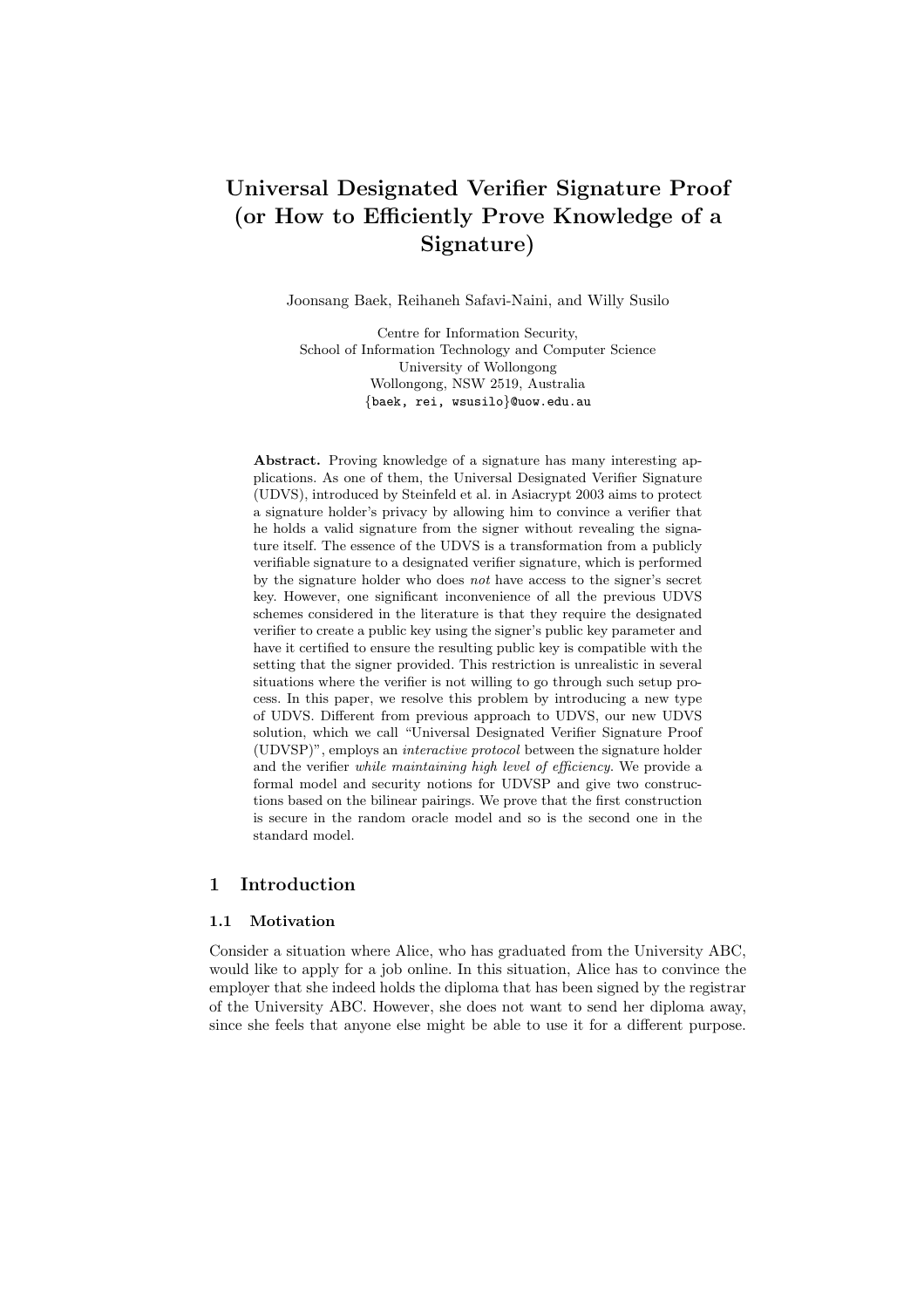A normal digital signature cannot satisfy her requirement as anyone who has obtained a message (in the above example, Alice's diploma) and a signature on it (the registrar's signature on Alice's diploma) can easily copy them. For this reason, Alice seeks a new type of digital signature that can provide a property that the signature on Alice's diploma is non-transferable meaning that Alice can convince Bob that she is in possession of a valid diploma awarded by the University ABC but having talked to Alice, Bob cannot convince any other parties about the truth of the statement.

At a glance, it seems that Alice's need can be met by the Universal Designated Verifier Signature (UDVS), introduced By Steinfeld et al. in Asiacrypt 2003 [25]. In UDVS, a "designator (signature holder)" who has obtained a valid signature from a "signer" can convince a "designated verifier" that he holds a valid signature obtained from the signer but other parties including the designated verifier himself cannot convince other parties of the validity of the same statement. In spite of their elegant structures, the difficulty of adopting the UDVS schemes proposed so far including those from [25, 26, 28] to the Alice's diploma verification problem is that they require designated verifiers to create private/public key pairs using the same public key parameter that has been set by the signer and have them certified. (Indeed, the protocol for conducting such a task, "Verifier Key-Registration", is included as a sub-algorithm of UDVS [25]). This is sometimes hard to be realized especially when proving knowledge of a signature obtained from the original signer is only a designator's interest. – In the above scenario, for example, the employer will be less likely to agree on creating a private/public key pair according to the public parameter set by Alice's university just only to verify her diploma, as this key setup involving management of Public Key Infrastructure (PKI) may incur significant cost. Hence, although the UDVS seems to be a good candidate to solve Alice's diploma verification problem, the public key setup requirement for verifiers remains as a problem.

Motivated by the above problem of the UDVS schemes considered in the previous literature, we would like to obtain a new type of UDVS that eliminates the assumption of having the verifier generate a private/public key pair to verify the signature holder's claim. In order to achieve this, the natural methodology one can envision is to adopt the interactive proof [15] style protocol. However, interactive protocols sometimes significantly degrade the system efficiency. So another important requirement of the new UDVS is high level of efficiency. Our new UDVS proposed in this paper will satisfy both requirements.

#### 1.2 Our Contributions

In this paper, we propose a new type of UDVS, which we call "Universal Designated Verifier Signature Proof (UDVSP)" and provide two highly efficient constructions based on the bilinear pairings [4, 18]. Informally, our UDVSP system has the following characteristics: 1) The signer signs a message and provides the message/signature pair to the designator (signature holder); 2) the designator transforms the signer's signature and, using an interactive protocol that takes this transformed signature as common input, convinces the designated verifier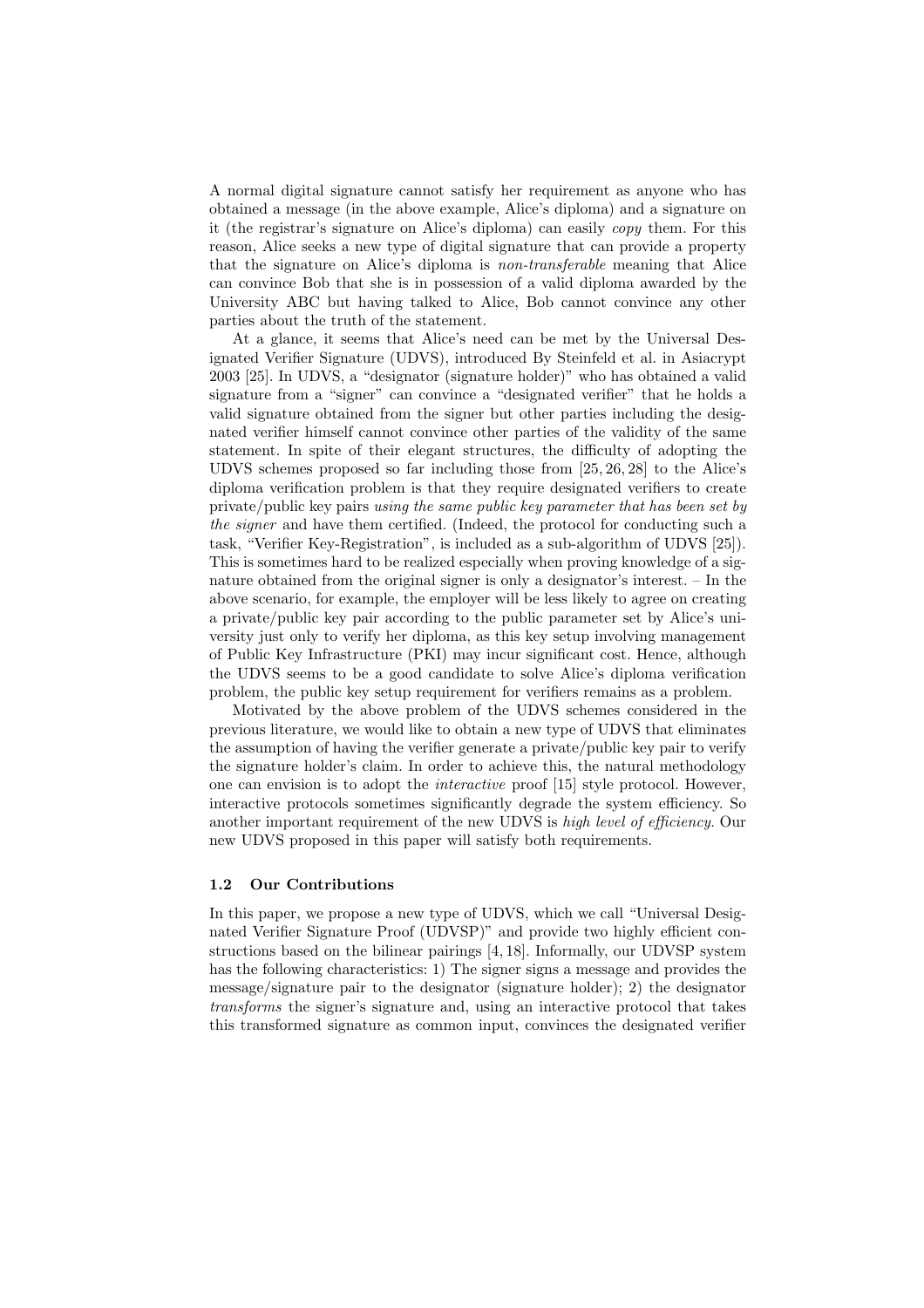that he has indeed obtained the *valid* signature on the message from the signer; and 3) the designated verifier does not have to setup a private/public key.

In terms of security, we formalize the security of UDVSP against *imperson*ation attack: The system should not allow the attackers including the designated verifier to convince any other person that the designator indeed holds a valid signature from the signer. Our two concrete constructions of UDVSP are proven to be secure under the proposed security model relative to known computational assumptions related to hardness of the discrete-logarithm problem. The security proof for the first construction needs the random oracle model [2] while the second one does not depend on this assumption.

Our two constructions of UDVSP are highly efficient. The signing algorithms of them are the same as those of underlying signature schemes [5, 7], which are very efficient. The transformation algorithms just need one exponentiation and the interactive verification protocols only require two bilinear pairing operations on top of the Schnorr identification protocol [23]. (Note that the details of these algorithms and protocol will be given in Section 3).

We remark that throughout this paper, the term "designated" has a literal meaning that a *specified* verifier participates in the protocol run by the signature holder. This does not mean that it provides *explicit* authentication of the verifier's identity, which is provided in the non-interactive designated signature [17] where the verifiers are authenticated by checking the certificate of their public keys. Note that as mentioned in [17], the advantage of the non-interactive designated verifier signature is that it can prevent somewhat strong attacks such as mafia (a.k.a. man-in-the-middle) attacks [12] and blackmailing [16] as the verifiers are explicitly authenticated by their public keys (which come with the certificates issued by the trusted third party).

#### 1.3 Related Work

The concept of UDVS was proposed by Steinfeld et al. [25], who constructed a concrete scheme that realizes the concept using the bilinear pairings. They also observed that Boneh et al.'s [6] ring signature [24] converted to two-signer ring signature can be viewed as UDVS. The UDVS schemes based on the RSA and Schnorr signatures were soon followed [26]. Very recently, the UDVS scheme based on the bilinear pairings whose security can be analyzed without the random oracle assumption was proposed by Zhang et al. [28]. Although these schemes are elegant, as discussed earlier, the assumption of having designated verifiers to generate their own private/public key pairs according to the signer's public key parameter setting is strong and even unrealistic in some situations. We note that the reason why one needs such a key registration process for verifiers in the UDVS schemes is that non-transferability of a signature obtained from the original signer is achieved via the technique of trapdoor commitment [8] non-interactively as widely adopted in the various designated-verifier signature schemes [17, 19, 27].

In contrast, undeniable signature proposed by Chaum and Antwerpen [9] achieves non-transferability (of the original signer's signature) via an interactive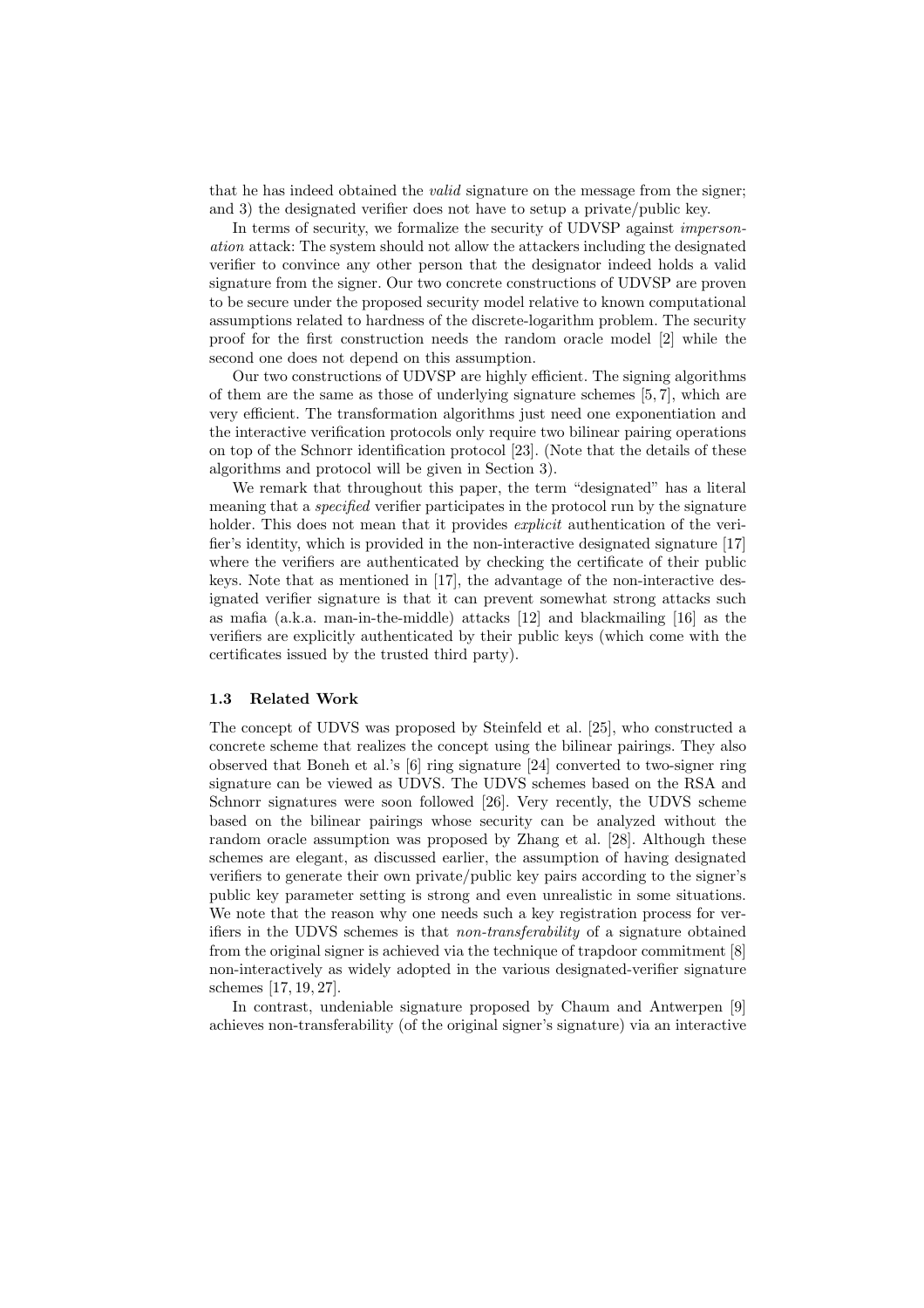protocol although non-interactive version of the protocol is also be possible using the trapdoor commitment. (We note that the security analysis of Chaum's undeniable signature is given only recently by Ogata et al. [22]). However, as discussed in [25], the crucial difference between the UDVS and the undeniable signature (including other designated-verifier signatures) is that in the latter, only the signer who possesses the secret signing key can designate a signature while in the former, *any* legitimate user who possesses the signature from the signer can perform designation.

Another related area of UDVS is anonymous credential system [20, 9, 10]. However, as mentioned in [25], this areas of research focuses more on user privacy such as "selective disclosure" of attributes and "unlinkability" of user transaction. Our work (and the work related to UDVS [25, 26, 28] in general) focuses more on providing an *efficient* mechanism to convince designated verifiers about the truth of the statement that a signature holder is in possession of a valid signature from the original signer. Consequently, we can avoid *heavy* zero knowledge proof protocols used in many credential systems such as [20, 9, 10]. Interestingly, our first construction of UDVSP shows that if proving knowledge of a signature is only concern, one can simply use Boneh, Lynn and Shacham (BLS)'s [5] pairingbased signature scheme whose security against chosen message attack is relative to the standard Computational Diffie-Hellman (CDH) problem, as opposed to the one used in [20], whose security against chosen message attack is based on the fairly complex and non-standard assumption called "LRSW assumption".

Moreover, in order to precisely establish the end goal of security of our UD-VSP systems, the security analysis given in this paper does not depend on the auxiliary properties such as proof of knowledge [1], witness indistinguishability [13] and honest verifier zero knowledge and so on.

Finally, we remark that Naor [21] also pointed out that it is not desirable to assume that the verifier of the authentication is part of the system and has established a public key. This is because it is often difficult to assure the independence of keys in the PKI and there is no reason to assume that the verifier has chosen his key properly.

#### 2 Preliminaries

#### 2.1 Symbols and Notations

We use the notation  $A(\cdot, \ldots, \cdot)$  to denote an algorithm, with input arguments separated by commas. (Note that our underlying computational model is a probabilistic Turing Machine). The notation  $A^{O(·)}(\cdot, \ldots, \cdot)$  denotes that algorithm A makes calls to an oracle  $\mathsf{O}(\cdot)$ . We use  $a \leftarrow \mathsf{A}(x_1, \ldots, x_n)$  to denote the assignment of a uniformly and independently distributed random element from the output of A on input  $(x_1, \ldots, x_n)$  to the variable a.

We use the notation  $\mathsf{Prot}[P(\_\cdot,\ldots,\cdot)]$ private input  $) \leftrightarrow V( \underbrace{\cdot, \ldots, \cdot}_{\sim}$ private input )]( ·, . . . , · | {z } common input ) to denote an interactive protocol Prot between a prover  $P$  and a verifier  $V$ , both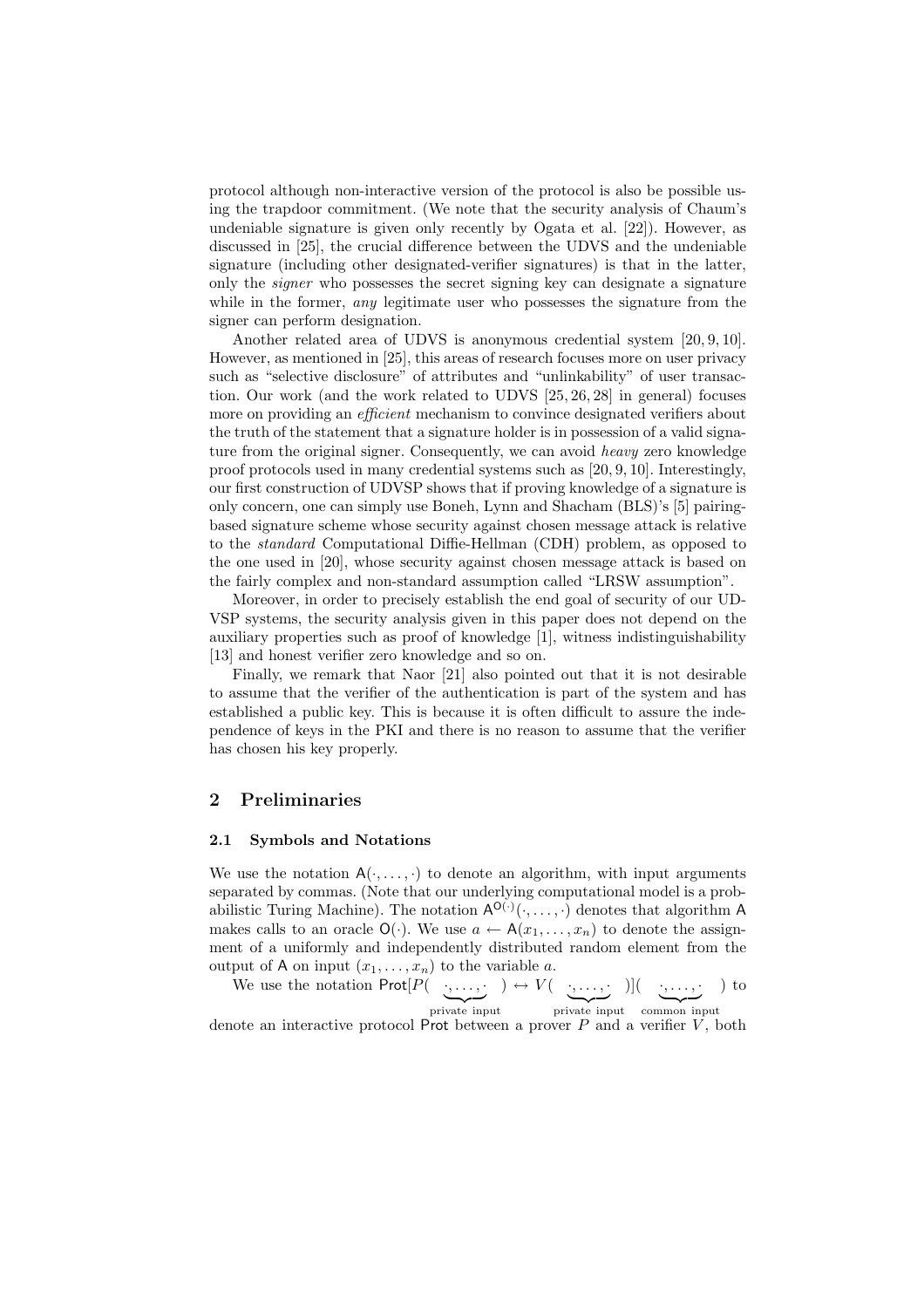of which are modeled as probabilistic Turing Machines. Private inputs for P and V are presented inside the parentheses immediately followed by the letters " $P$ " and " $V$ ". Common inputs for P and V are presented inside the parentheses followed by the square brackets"[ $\vert$ ".

Given a set S, we denote by  $b \leftarrow S$  the assignment of a uniformly and independently distributed random element from the set  $S$  to the variable  $b$ .

We say a probability function  $f : \mathbb{N} \to \mathbb{R}_{[0,1]}$  is negligible in k if, for all  $c > 0$ , there exists  $k_0 \in \mathbb{N}$  such that  $f(k) \leq \frac{1}{k^c}$  whenever  $k \geq k_0$ . Here,  $\mathbb{R}_{[0,1]} = \{x \in$  $\mathbb{R}|0 \leq x \leq 1$ .

#### 2.2 Computational Primitives

The bilinear pairing  $e$  that will be used throughout this paper is the *admissible* bilinear pairing [4, 18], which is defined over two groups of the same primeorder q denoted by  $\mathbb{G}_1$  and  $\mathbb{G}_2$ . (By  $\mathbb{G}_1^*$  and  $\mathbb{Z}_q^*$ , we denote  $\mathbb{G}_1 \setminus \{1\}$  where 1 is the identity element of  $\mathbb{G}_1$ , and  $\mathbb{Z}_q \setminus \{0\}$  respectively.) Suppose that  $\mathbb{G}_1$  is generated by g. Then,  $e : \mathbb{G}_1 \times \mathbb{G}_1 \to \mathbb{G}_2$  has the following properties: 1) Bilinear:  $e(g^a, g^b) = e(g, g)^{ab}$ , for all  $a, b \in \mathbb{Z}_q$  and 2) Non-degenerate:  $e(g, g) \neq 1$ .

For convenience, we define an atomic bilinear pairing parameter generation algorithm that will be used in many parts of the paper.

– PramGen<sub>a</sub> $(k)$ : This algorithm generates two groups  $\mathbb{G}_1$  and  $\mathbb{G}_2$  of order  $q >$  $2^k$  and creates bilinear map  $e : \mathbb{G}_1 \times \mathbb{G}_1 \to \mathbb{G}_2$ . It also chooses a generator g of the group  $\mathbb{G}_1$ . It outputs a parameter  $(q, g, e, \mathbb{G}_1, \mathbb{G}_2)$ .

We now review the definition of "One More Discrete-Logarithm (OMDL)" problem used to analyze the security of the Schnorr identification protocol [23] against impersonation under active attack in which an attacker can participate in the execution of the protocol as a cheating verifier [3].

Definition 1 (OMDL). The corresponding experiment for this problem, denoted  $\text{Exp}^{omdl}(k)$ , is defined as follows. Firstly, the atomic parameter generation algorithm is run and parameter  $(q, g, e, \mathbb{G}_1, \mathbb{G}_2)$  is generated. A polynomial-time attacker A now makes n queries to the challenge oracle  $\mathcal{C}(\cdot)$  and m queries to the Discrete-Logarithm (DL) oracle  $\mathcal{DL}_{q,q}(\cdot)$ . Upon receiving a query (null input), the challenge oracle  $\mathcal{C}(\cdot)$  returns a random point  $h \in \mathbb{G}_1$ . Upon receiving a query z,  $\mathcal{DL}_{q,q}(\cdot)$  returns s such that  $g^s = z$ . However, a restriction here is that  $m < n$ . Namely, the number of queries to the DL oracle should be strictly less than the number of queries to the challenge oracle. A's final goal is to output all the discrete logarithms of the n challenges returned from  $\mathcal{C}(\cdot)$ . Formally, we describe  $\text{Exp}^{omdl}(k)$  as follows.

- $\text{Experiment: } (q,g,e,\mathbb{G}_1,\mathbb{G}_2)\leftarrow \textsf{PramGen}_a(k); \ (s_1,\ldots,s_n)\leftarrow A^{\mathcal{C}(\cdot), \mathcal{DL}_{q,g}(\cdot)}(q,$  $g, e, \mathbb{G}_1, \mathbb{G}_2$
- Output: If  $(g^{s_1} = h_1) \wedge \cdots \wedge (g^{s_n} = h_n)$ , where  $h_1, \ldots, h_n$  are random points in  $\mathbb{G}_1$  output by the challenge oracle  $\mathcal{C}(\cdot)$ , and  $m < n$ , where m denotes the number of queries to the DL oracle, then return 1. Otherwise, return 0.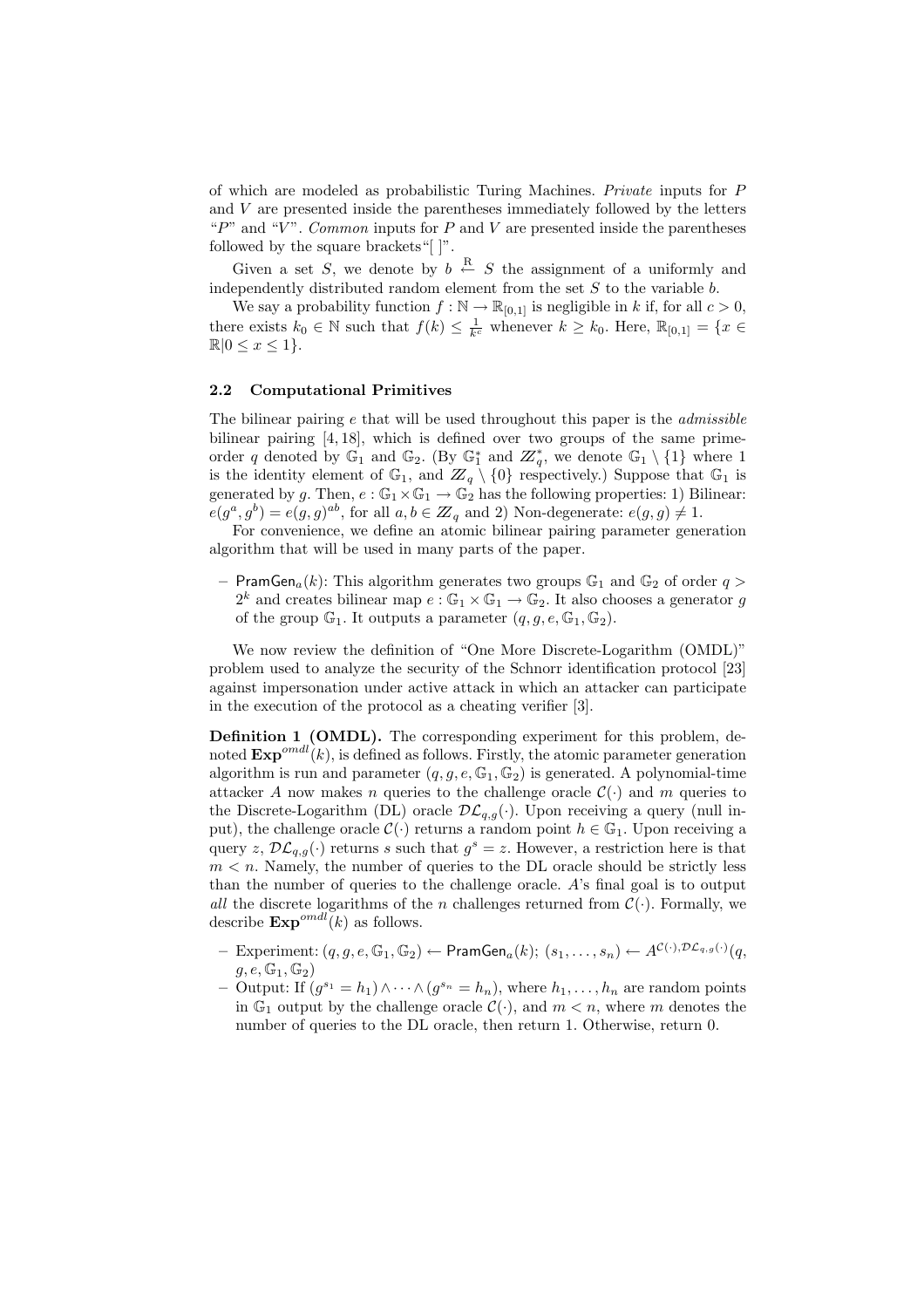We define A's advantage as  $\mathbf{Adv}_{\mathcal{A}}^{omdl}(k) = \Pr[\mathbf{Exp}^{omdl}(k)] = 1$ . We say that OMDL problem is hard if  $\mathbf{Adv}_{A}^{om\hat{d}l}(k)$  is negligible in k.

Other computational problems that we use in this paper are the Computational Diffie-Hellman (CDH) and the Strong Diffie-Hellman (SDH) problems, which are reviwed in Appendix A.

## 3 Universal Designated Verifier Signature Proof System

### 3.1 Model

As informally outlined in Section 1, there are three parties involved in Universal Designated Verifier Signature Proof (UDVSP) system: a signer, a designator (signature holder) and a designated verifier. After creating a secret (signing) key and public (verification) key pair, the signer signs a message and transmits the resulting signature together with the message to the designator. It is important that transmission of the signature should be done in a secure manner, e.g. via secure channel. (This is similar to the private key generation process in identitybased cryptography in which a trusted party generates a private key associated with user's identifier information and sends the resulting key via secure channel). Having obtained the valid signature from the signer, the designator creates a transformed signature by generating a random mask and hiding the original signature using it. The designator then convinces the designated verifier via an interactive protocol that the transformed signature has been generated from the valid signature obtained from the signer. Below, we formally define UDVSP system.

Definition 2 (Universal Designated Verifier Signature Proof). A Universal Designated Verifier Signature Proof system consists of the following five polynomial-time algorithms and a protocol:

- SigKeyGen: Taking a security parameter  $k \in \mathbb{N}$  as input, this algorithm generates a signer's public/secret (verification/signing) key pair  $(pk, sk)$ . We write  $(pk, sk) \leftarrow$  SigKeyGen $(k)$ .
- Sign: Taking signer's secret key sk and a message m as input, this algorithm generates a signature  $\sigma$  on m. We write  $\sigma \leftarrow$  Sign $(sk, m)$ .
- Verify: Taking a signer's public key  $pk$ , a signature  $\sigma$  and a message m as input, this algorithm outputs 1 if  $\sigma$  is a valid signature on m and outputs 0 otherwise. We write  $d \leftarrow \mathsf{Verify}(pk, \sigma, m)$ , where  $d \in \{0, 1\}$ .
- Transform: Taking a signer's public key pk and a signature  $\sigma$  as input, this algorithm picks a secret mask  $\tilde{sk}$  and generates a transformed signature  $\tilde{\sigma}$ using sk. It outputs  $\tilde{\sigma}$  and sk. We write  $(\tilde{\sigma}, s\tilde{k}) \leftarrow$  Transform $(pk, \sigma)$ .
- IVerify: This is an interactive verification protocol between a designator and a designated verifier, denoted  $P$  and  $V$  respectively. Common inputs for  $P$ and V are a signer's public key  $pk$ , a transformed signature  $\tilde{\sigma}$  and a message m. P's private input is a secret mask  $\tilde{sk}$  used to create  $\tilde{\sigma}$ . V does not have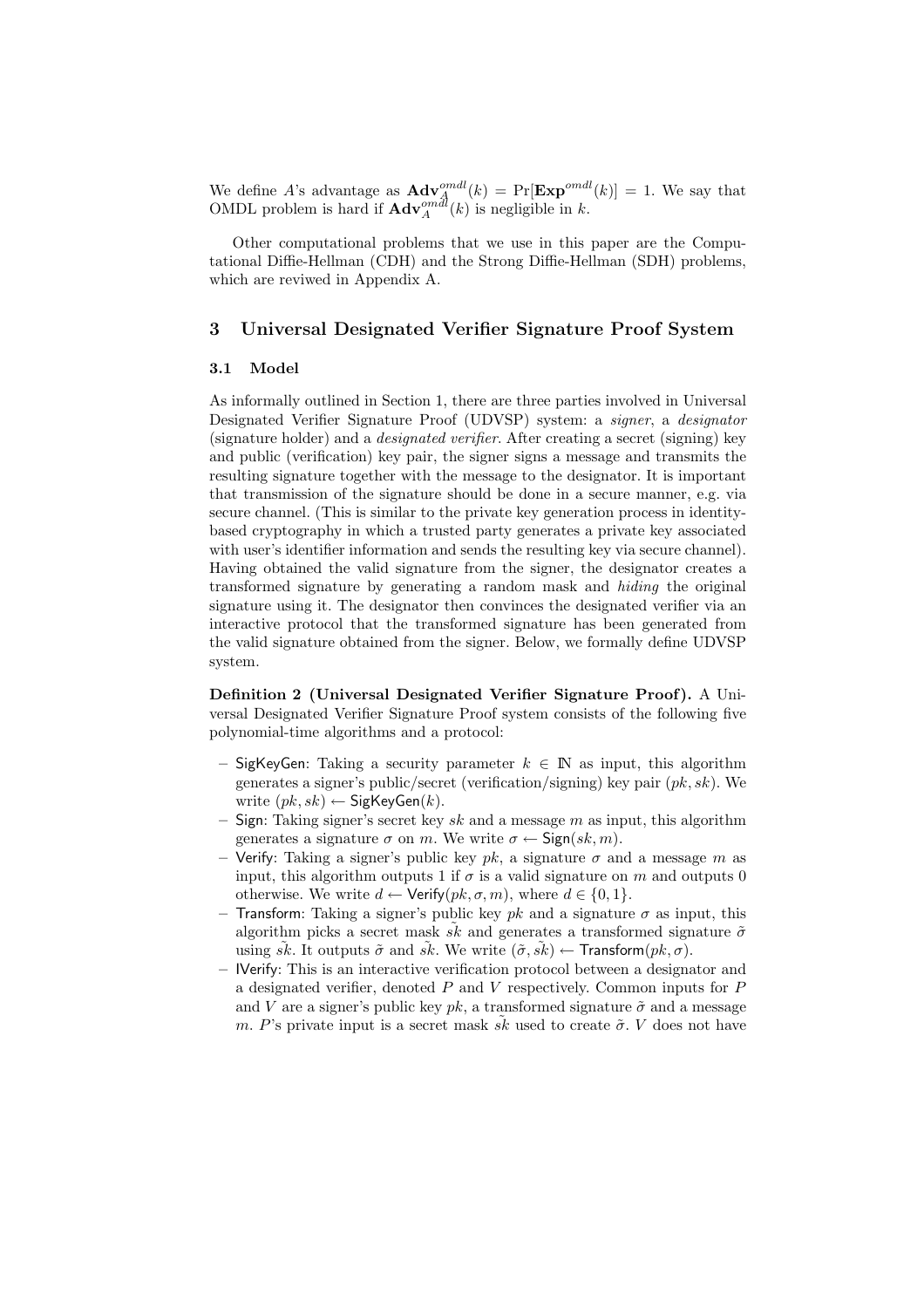any private input. In this protocol, P tries to convince V that  $\tilde{\sigma}$  has been generated from the valid signature  $\sigma$  obtained from the signer, with the knowledge of  $\tilde{s}\tilde{k}$ . The output of this protocol is verification decision 1 or 0 depending on whether V accepts or rejects. We write  $d \leftarrow \text{IVerify}[P(\tilde{s}\tilde{k}) \leftrightarrow$  $V$ ] $(pk, \tilde{\sigma}, m)$ .

Notice that in the above definition, SigKeyGen and Sign are run by the signer; Verify and Transform are run by the designator. We emphasize that Verify is not publicly available in UDVSP system.

We require two *consistency* properties from UDVSP system. One property is that the signature  $\sigma$  on the message m, produced by the signer should be accepted as valid by the Verify algorithm. The other property is that the transformed signature  $\tilde{\sigma}$  produced by the designator using the valid signature  $\sigma$  from the signer and his secret mask  $sk$  should be accepted as valid in the IVerify protocol.

#### 3.2 Security Notions

The first essential security requirement for UDVSP system is that a signature created by the signer should be existentially unforgeable under (adaptive) chosen message attack, which is a standard requirement for digital signature schemes. Below, we review the formal definition of unforgeability of chosen message attack [14].

Definition 3 (Unforgeability against Chosen Message Attack). Suppose that SigKeyGen, Sign and Verify are as defined in Definition 2. Consider the following experiment  $\text{Exp}^{f-cma}(k)$  in which a polynomial-time attacker A after making queries to the signing oracle  $Sign(sk, \cdot)$ , outputs a new message and valid signature pair:

 $-$  Experiment:  $(pk, sk) \leftarrow$  SigKeyGen $(k)$ :  $(m, \sigma) \leftarrow A^{\text{Sign}(sk, \cdot)}(pk)$ 

– Output: If  $1 \leftarrow$  Verify $(pk, m, \sigma)$  and m has not been queried to Sign(sk, ·) then return 1. Otherwise return 1.

We define A's advantage in the above experiment as  $\mathbf{Adv}_{A}^{f-cma}(k)$  =  $Pr[\text{Exp}^{f-cma}(k) = 1]$ . We say that the underlying signature scheme of UDVSP system is existentially unforgeable under chosen message attack if  $\mathbf{Adv}_{A}^{f-cma}(k)$ is negligible in  $k$ .

The second essential security requirement for UDVSP system is resistance against impersonation attack. That is, UDVSP system should prevent an attacker who does not hold a valid signature created by the signer from impersonating the honest designator who holds a valid signature created by the signer.

We divide this impersonation attack further into two categories, "Type-1" and "Type-2" attacks. In Type-1 attack, an attacker who has obtained a transformed signature participates in the IVerify protocol as a cheating designated verifier and interacts with an honest designator a number of times. The attacker then tries to impersonate the honest designator to other honest designated verifier. Below, we give a formal definition for security against the Type-1 attack.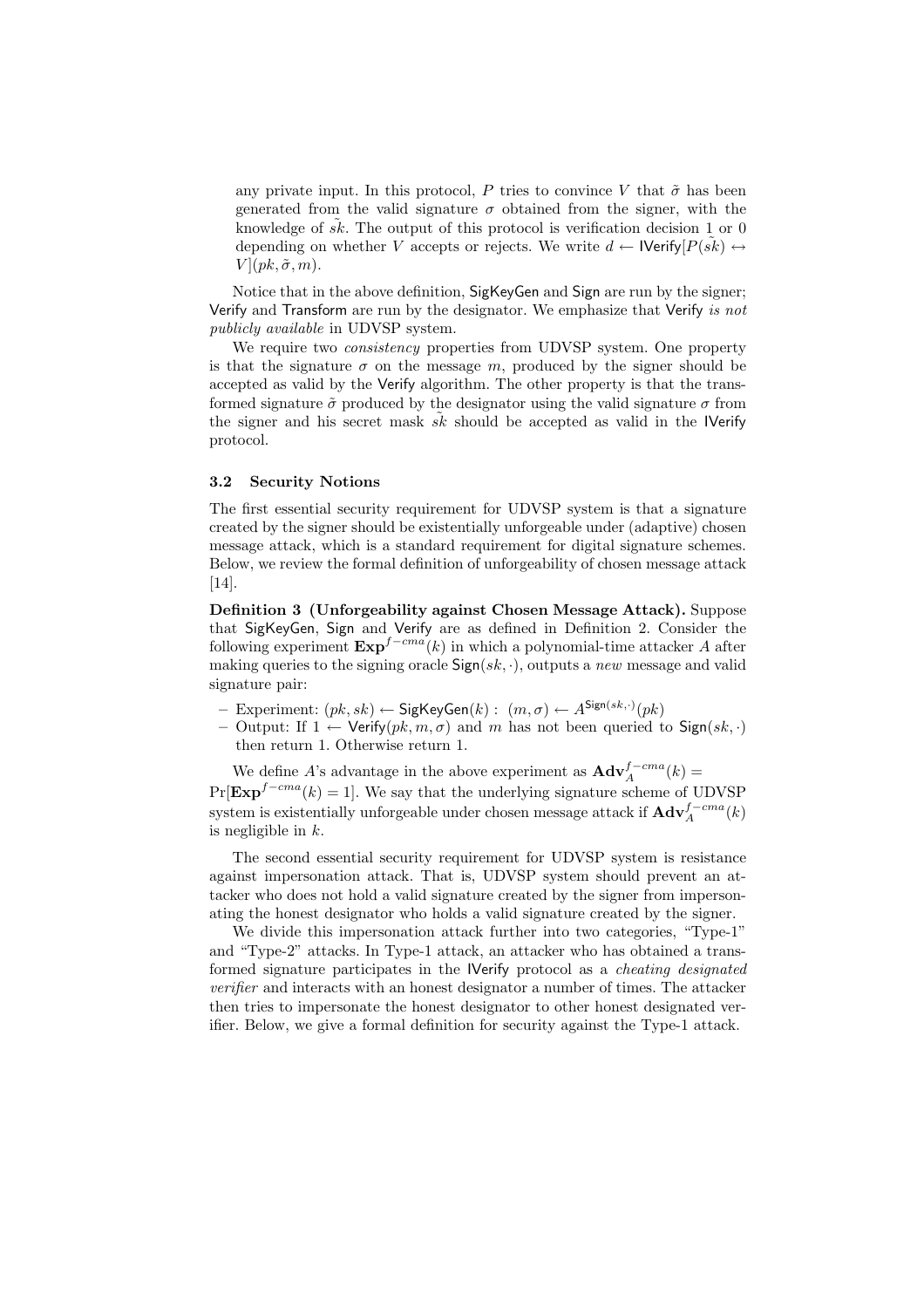Definition 4 (Security against Impersonation under Type-1 Attack). Assume that SigKeyGen, Sign, Verify, Transform and IVerify are as defined in Definition 2. Suppose that a polynomial-time attacker A consists of two subalgorithms  $\hat{V}$  and  $\hat{P}$ , which represent a cheating designated verifier and a cheating designator respectively. Let P denote an honest designator. Let  $\text{Conv}_\text{Nerify}$ be a function that outputs a conversation transcript  $T$  of the IVerify protocol between P and  $\hat{V}$ . Note here that T is a random variable afreshed by P and  $\hat{V}$ 's random coins. We write  $T \leftarrow \textsf{Conv}_{\textsf{IVerify}}[P(\tilde{s}\tilde{k}) \leftrightarrow \hat{V}](pk, \tilde{\sigma}, m)$ .

Now consider an experiment  $\mathbf{Exp}^{im-type1}(k)$ . Firstly, in this experiment, a signer's public/secret key pair  $(pk, sk)$  is generated using a security parameter  $k \in \mathbb{N}$ . pk is then given to the honest designator P and the attacker  $A = (\hat{V}, \hat{P})$ . Next, an arbitrary message m is chosen and a signature  $\sigma$  on m is generated. Also, a designator's secret mask  $sk$  is chosen based on  $pk$  and a transformed signature  $\tilde{\sigma}$  is created using  $\tilde{s}k$ .  $\tilde{\sigma}$  is then given to  $A = (\hat{V}, \hat{P})$  while  $\tilde{s}k$  is given only to P.  $\hat{V}$  now interacts with P in the IVerify protocol  $p(k)$  times, where  $p(\cdot)$ denotes a polynomial-time computable function. Having accessed to transcripts of these interactions and  $\hat{V}$ 's random coins used in them, which are denoted  $T_i$  and  $r_i^{\hat{V}}$  respectively for  $i = 1, \ldots, p(k)$ ,  $\hat{P}$  tries to *impersonate* the honest designator  $P$  to an honest designated verifier  $V$  in the IVerify protocol. Formally,  $\mathbf{Exp}^{im-type1}(k)$  can be described as follows.

- Experiment: 
$$
(pk, sk) \leftarrow
$$
 SigKeyGen(k);  $m \leftarrow \{0, 1\}^*$ ;  
\n $\sigma \leftarrow$ Sign( $sk, m$ );  $(\tilde{\sigma}, \tilde{sk}) \leftarrow$ Transform( $pk, \sigma$ );  
\n $T_i \leftarrow$ Conv<sub>Werify</sub>[ $P(\tilde{sk}) \leftrightarrow \hat{V}$ ]( $pk, \tilde{\sigma}, m$ ) for  $i = 1, ..., p(k)$ :  
\n $d \leftarrow$ IVerify[ $\hat{P}((T_1, r_1^{\hat{V}}), ..., (T_{p(k)}, r_{p(k)}^{\hat{V}})) \leftrightarrow V$ ]( $pk, \tilde{\sigma}, m$ )

– Output: d

We define A's advantage in the above experiment as  $\mathbf{Adv}_{A}^{im-type1}(k)$  =  $Pr[\text{Exp}^{im-type1}(k) = 1]$ . We say that UDVSP system is secure against impersonation under Type-1 attack if  $\mathbf{Adv}_{A}^{im-type1}(k)$  is negligible in k.

In Type-2 attack, the attacker simply ignores the transformed signature that he has obtained before but tries to create a new transformed signature on his own and use this to impersonate the honest designator to an honest designated verifier in the IVerify protocol. In what follows, we formally define the security against Type-2 attack.

Definition 5 (Security against Impersonation under Type-2 Attack). Assume that SigKeyGen, Sign, Verify, Transform and IVerify are as defined in Definition 2. Let A be a polynomial-time attacker. Consider an experiment  $\text{Exp}^{im-type2}(k)$ . Firstly, in this experiment, a signer's public/secret key pair  $(pk, sk)$  is generated using a security parameter k and pk is given to A. Then, an arbitrary message  $m$  is chosen and is given to  $A$ . A then generates a designator's secret mask  $\tilde{sk}^{\prime}$  and a transformed signature  $\tilde{\sigma}^{\prime}$  on its own and participates in the **IVerify** protocol with an honest designated verifier V. Formally,  $\mathbf{Exp}^{im-type2}(k)$ can be described as follows.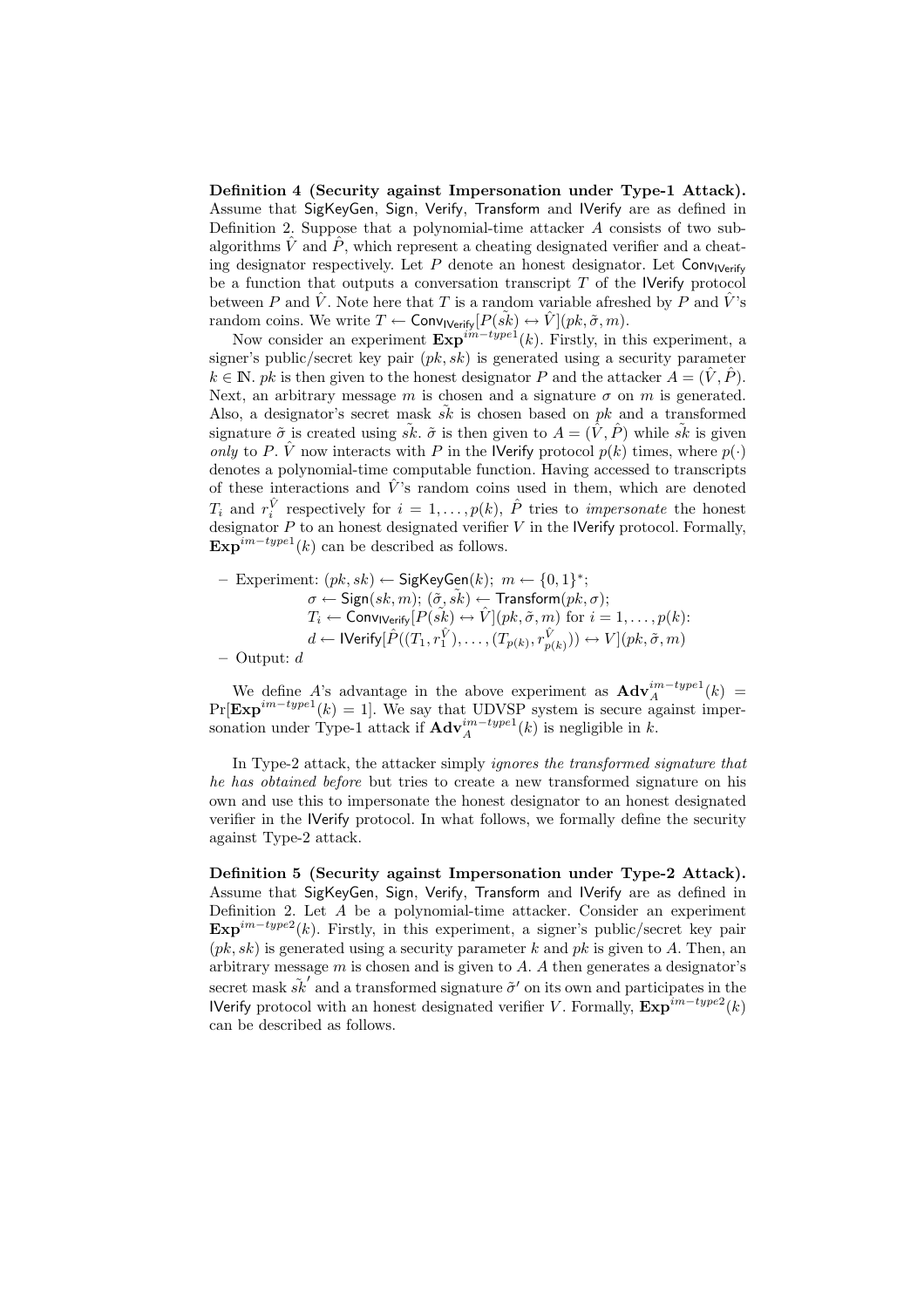- Experiment:  $(pk, sk) \leftarrow$  SigKeyGen $(k); m \leftarrow \{0, 1\}^*; (\tilde{\sigma}', \tilde{sk}') \leftarrow A(pk, m)$ :  $d \leftarrow$  IVerify $[A(\tilde{s}\vec{k}') \leftrightarrow V](pk, \tilde{\sigma}', m)$ 

– Output: d

We define A's advantage in the above experiment as  $\mathbf{Adv}_{A}^{im-type2}(k)$  =  $Pr[\text{Exp}^{im-type2}(k) = 1]$ . We say that UDVSP system is secure against impersonation under Type-2 attack if  $\mathbf{Adv}_{A}^{im-type2}(k)$  is negligible in k.

# 4 Our Universal Designated Verifier Signature Proof Systems

#### 4.1 UDVSP System Based on BLS Signature

Our first UDVSP system is based on Boneh, Lynn and Shacham (BLS)'s [5] signature scheme. Each sub-algorithm and protocol of this system can be described as follows.

- SigKeyGen(k): Compute  $(q, g, e, \mathbb{G}_1, \mathbb{G}_2)$  ← PramGen<sub>a</sub>(k). Choose  $x \stackrel{\text{R}}{\leftarrow} Z_q^*$  and compute  $y = g^x$ . Specify a hash function  $H : \{0, 1\}^* \rightarrow \mathbb{G}_1$ . Output  $pk = (k, q, g, e, \mathbb{G}_1, \mathbb{G}_2, H, y)$  and  $sk = (k, q, g, e, \mathbb{G}_1, \mathbb{G}_2, H, x)$ .
- $\mathsf{Sign}(sk,m)$ , where  $m \in \{0,1\}^*$ : Compute  $\sigma = H(m)^x$ . Output  $\sigma$ .
- $-$  Verify(pk, m,  $\sigma$ ): Check  $e(\sigma, g) \stackrel{?}{=} e(H(m), y)$ . If the equality holds, output 1. Otherwise, output 0.
- $-$  Transform $(pk, \sigma)$ : Choose  $z \stackrel{\text{R}}{\leftarrow} \mathbb{Z}^{*}_q$  and compute  $\sigma^z (= \ H(m)^{xz})$ . Output  $\tilde{\sigma} = \sigma^z$  and  $\tilde{sk} = z$ .
- $-$  IVerify $[P(\tilde{sk}) \leftrightarrow V](pk, \tilde{\sigma}, m)$ :

Both P and V compute  $v_1 = e(\tilde{\sigma}, g)$ , and  $v_2 = e(H(m), y)$ .

- 1. P chooses  $t \stackrel{\text{R}}{\leftarrow} Z_q^*$ , computes  $w = v_2^s$  and sends w to V.
- 2. *V* chooses  $c \stackrel{\text{R}}{\leftarrow} \mathbb{Z}_q^*$  and sends it to *P*.
- 3. P computes  $t = s + cz \mod q$  and sends t to V.
- 4. *V* checks  $v_2^t \stackrel{?}{=} w v_1^c$ . If the equality holds then output 1. Otherwise, output 0 otherwise.

If the hash function  $H$  is assumed to be the random oracle [2], one can prove that the Sign algorithm above is unforgeable under chosen message attack assuming that the CDH problem (Definition 6) is hard [5] (in  $\mathbb{G}_1$ ).

Notice that the above IVerify protocol is a protocol for proving knowledge of z satisfying the relation  $e(\tilde{\sigma}, g) = e(H(m), y)^z$ . From this, P can convince the designated verifier that he possesses a valid BLS-signature  $H(m)^x$ . More precisely, if there exists a knowledge extractor  $[1]$  that extracts  $z$ , one can use this extractor to construct another knowledge extractor that outputs  $\tilde{\sigma}^{1/z}$  as a valid signature. Indeed, this value is a valid BLS-signature as  $e(\tilde{\sigma}, g) = e(H(m), y)^z$ implies  $e(\tilde{\sigma}, g)^{1/z} = e(H(m), y)$  and hence  $e(\tilde{\sigma}^{1/z}, g) = e(H(m)^x, g)$ . However, as mentioned earlier, we do not use this auxiliary property to analyze the security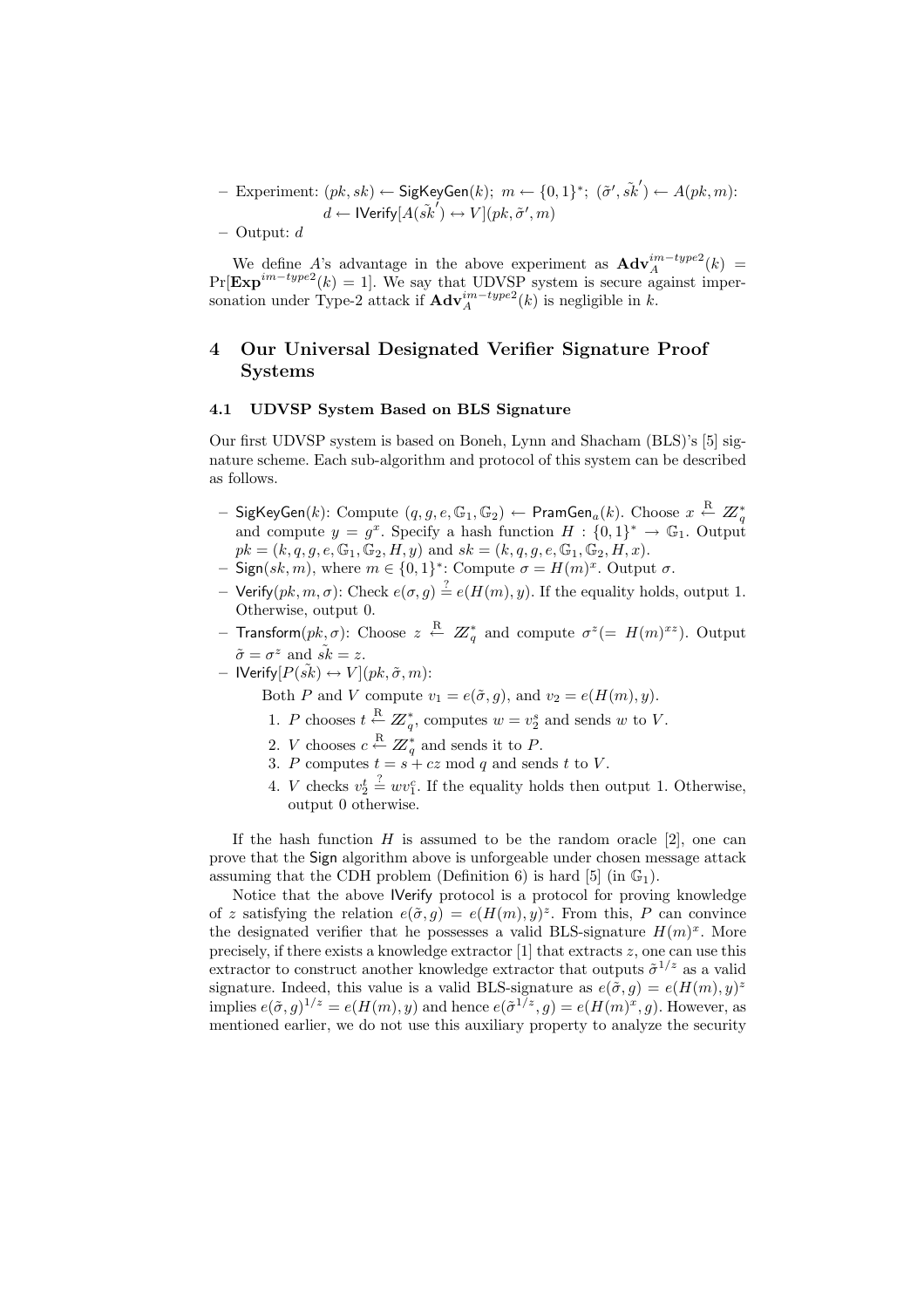of the proposed system as the zero-knowledge or witness-indistinguishability required to provide the security against impersonation under *active* attacks (i.e. attacks other than eavesdropping attack) often compromises the efficiency of protocol [4].

It is important to notice that in the IVerify protocol, the designated verifier does not need to setup his private/public key pair, which is a crucial difference compared to previous UDVS schemes.

#### 4.2 UDVSP System Based on BB Signature

Our second UDVSP protocol is based on Boneh and Boyen (BB)'s [7] signature scheme. Each sub-algorithm and protocol of this system can be described as follows.

- $-$  SigKeyGen $(k)$ :  $\text{Compute}~~(q,g,e,\mathbb{G}_1,\mathbb{G}_2)\leftarrow \textsf{PramGen}_a(k).$   $\text{Choose}~~x\stackrel{\text{R}}{\leftarrow}~Z\text{}_{q}^{*}$ and  $y \stackrel{\text{R}}{\leftarrow} Z_q^*$ . Compute  $u_1 = g^x$  and  $u_2 = g^y$ . Output  $pk = (k, q, g, e, \mathbb{G}_1,$  $\mathbb{G}_2$ ,  $u_1, u_2$ ) and  $sk = (k, q, g, e, \mathbb{G}_1, \mathbb{G}_2, u_1, u_2, x, y)$ .
- $-$  Sign(sk, m) where  $m \in \mathbb{Z}_q$ : Choose  $l \stackrel{R}{\leftarrow} \mathbb{Z}_q^*$  and compute  $\delta = g^{1/(x+m+yl)}$ . (If  $x + m + yl = 0$ , try different l). Output  $\sigma = (\delta, l)$ .
- Verify $(pk, m, \sigma)$ : Check  $e(\sigma, u_1 g^m u_2^l) \stackrel{?}{=} e(g, g)$ . If the equality holds, output 1. Otherwise, output 0.
- Transform $(pk, \sigma)$ : Choose  $z \stackrel{\text{R}}{\leftarrow} Z^*_q$  and compute  $\tilde{\delta} = \delta^z (= g^{z/(x+m+yl)})$ . Output  $\tilde{\sigma} = (\sigma^z, l)$  and  $\tilde{sk} = z$ .
- $-$  IVerify $[P(\tilde{sk}) \leftrightarrow V](pk, \tilde{\sigma}, m)$ :
	- Both P and V compute  $v_1 = e(\tilde{\delta}, u_1 g^m u_2^l)$ , and  $v_2 = e(g, g)$ .
	- 1. P chooses  $s \stackrel{\text{R}}{\leftarrow} \mathbb{Z}_q^*$ , computes  $w = v_2^s$  and sends w to V.
		- 2. *V* chooses  $c \stackrel{\text{R}}{\leftarrow} \mathbb{Z}_q^*$  and sends it to *P*.
		- 3. P computes  $t = s + cz \mod q$  and sends t to V.
		- 4. *V* checks  $v_2^t \stackrel{?}{=} w v_1^c$ . If the equality holds then output 1. Otherwise, output 0.

The above UDVSP system is structurally similar to the previous one presented in Section 4.1. However, a nice feature of this second construction is that it does not depend on random oracle due to the underlying signature scheme can be proven unforgeable against chosen message attack without employing the random oracle assumption [7].

Similarly to the previous construction, the IVerify protocol in the above UD-VSP system can be viewed as a protocol for proving the knowledge of z satisfying the relation  $e(\tilde{\sigma}, u_1 g^m u_2^l) = e(g, g)^z$ .

# 5 Security Analysis

As mentioned in the previous section, the unforgeability of the underlying signature schemes of our two UDVSP systems were proven under the assumption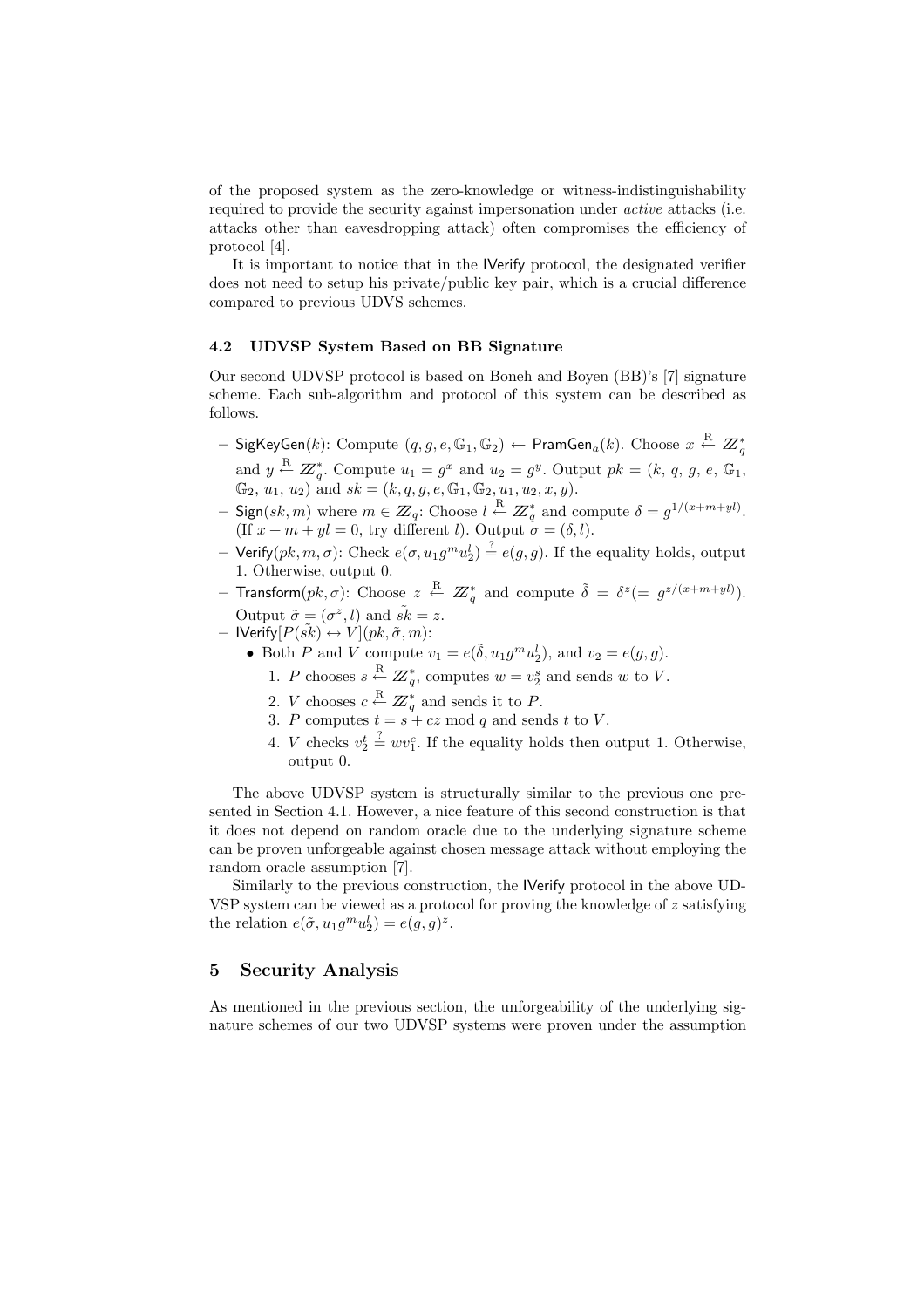that the CDH and SDH problems are hard respectively [5, 7]. Therefore, we only analyze the security of the two UDVSP systems under impersonation attack.

The first theorem is concerned with the security of our UDVS system based on the BLS signature against impersonation under Type-1 attack.

Theorem 1. The UDVSP system based on the BLS signature is secure against impersonation under Type-1 attack in the random oracle model assuming that the OMDL problem is hard in  $\mathbb{G}_1$ .

*Proof.* Let  $A = (\hat{V}, \hat{P})$  be an impersonator that tries to break the UDVSP system based on the BLS signature under Type-1 attack. Let B be an OMDL attacker. Suppose that B is given  $(q, g, e, \mathbb{G}_1, \mathbb{G}_2)$ . First, B queries its challenge oracle  $\mathcal{C}(\cdot)$  to obtain a challenge point  $h_0$ . Suppose that  $h_0 = g^{s_0}$  for some random  $s_0 \in \mathbb{Z}_q^*$ . Now, B chooses an arbitrary string  $m \in \{0,1\}^*$ . B also chooses  $x \stackrel{\text{R}}{\leftarrow} Z_q^*$  and computes  $y = g^x$ . B then outputs  $pk = (k, q, g, e, \mathbb{G}_1, \mathbb{G}_2, H, y)$ as the signer's public key, where a random oracle  $H: \{0,1\}^* \to \mathbb{G}_1$  can be constructed as follows. B sets  $H(m) = g^l \in \mathbb{G}_1$ . For  $m' \neq m$ , B chooses  $l' \stackrel{\text{R}}{\leftarrow} \mathbb{Z}_q^*$ and returns  $H(m') = g^{l'} \in \mathbb{G}_1$ . Finally, B computes  $\tilde{\sigma} = h_0^{lx}$  and gives this to A as a transformed signature.  $B$  proceeds to simulate the  $n$  times of execution of the IVerify protocol between  $\hat{V}$  and an honest designator P as follows. (Below,  $i \in \{1, \ldots, n\}$ .

- Make a query to  $\mathcal{C}(\cdot)$  and get the response  $h_i$ . Compute  $w_i = e(h_i^{lx}, g)$ and send this to  $\tilde{V}$ . When  $\hat{V}$  sends  $c_i$ , make query  $h_i h_0^{c_i}$  to  $\mathcal{DL}_{q,q}(\cdot)$  to get the response  $t_i$  and send this back to  $\hat{V}$ .  $\hat{V}$  then checks  $e(H(m), g)^{t_i} \stackrel{?}{=}$  $w_i e(\tilde{\sigma}, g)^{c_i}.$ 

Notice that the distribution of the transformed signature  $\tilde{\sigma}$  constructed in the simulation above is the same as that in the real attack: Since  $h_0 = g^{s_0}$  for random  $s_0 \in \mathbb{Z}_q^*$ ,  $\tilde{\sigma} = h_0^{lx} = g^{lxs_0} = H(m)^{xs_0}$  for random  $l, x \in \mathbb{Z}_q^*$ .

We now show that the simulation of IVerify is correct. Firstly,  $w_i$  in the above simulation and the one sent by  $P$  in Step 1 of the real protocol are identically distributed: Since  $h_i = g^{s_i}$  for some random  $s_i \in \mathbb{Z}_q^*$ , we have

$$
w_i = e(h_i^{lx}, g) = e(g^{s_i l}, g^x) = e(g^l, g^x)^{s_i} = e(H(m), y)^{s_i}.
$$

Secondly, since  $t_i$  is the discrete-logarithm of  $h_i h_0^{c_i}$ , we have  $t_i = s_i + c_i s_0 \mod q$ and hence

$$
e(H(m), y)^{t_i} = e(H(m), y)^{s_i + c_i s_0} = e(H(m), y)^{s_i} e(H(m), y)^{c_i s_0}
$$
  
=  $e(g^l, g^x)^{s_i} e(g^l, g^x)^{c_i s_0} = e(g^{s_i l x}, g) e(g^{s_0 l x}, g)^{c_i}$   
=  $e(h_i^{l x}, g)^{s_i} e(h_0^{l x}, g)^{c_i} = w_i e(\tilde{\sigma}, g)^{c_i}$ .

After performing the above simulation  $n$  times,  $B$  now attempts to extract  $s_0$ , the discrete-logarithm of  $h_0$ . Using this value, B can compute the discretelogarithms of other points  $h_1, \ldots, h_n$ . To do so, B runs  $\hat{P}$  to get w in Step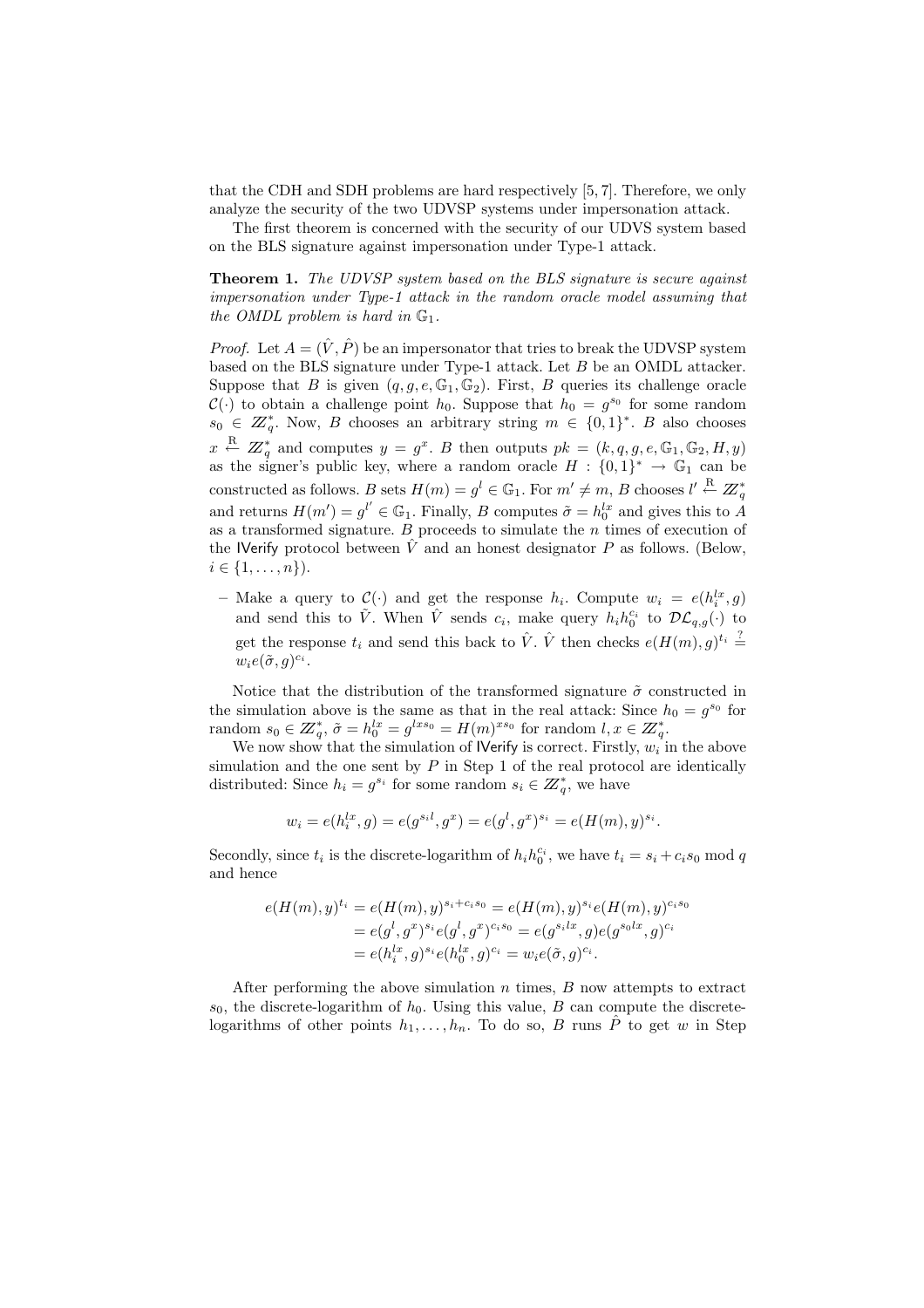1 of IVerify, selects  $c \stackrel{\text{R}}{\leftarrow} Z^*_q$  and runs  $\hat{P}$  to obtain its response t and checks  $e(H(m), y)^t \stackrel{?}{=} we(\tilde{\sigma}, g)^c$ . If the equality holds, B runs  $\hat{P}$  again with the same state as before but with different challenge  $c' \in \mathbb{Z}_q^*$ , obtains its response t' and checks  $e(H(m), y)^{t'} \stackrel{?}{=} we(\tilde{\sigma}, g)^{c'}$ . If the equality holds, B computes  $\frac{t-t'}{c'-c'}$  $\frac{t-t'}{c'-c} \mod q.$ (Note that this part is due to the "reset lemma" formulated in [3]). We show that  $\frac{t-t'}{c'-t}$  $\frac{t-t'}{c'-c}$  mod q is the discrete-logarithm of  $h_0$ . Observe that

$$
e(g^{lx(t-t')/(c-c')}, g) = e(g^{lx(t-t')}, g)^{1/(c-c')} = (e(g^l, g^x)^t e(g^l, g^x)^{-t'})^{1/(c-c')}
$$
  
= 
$$
(e(H(m), y)^t e(H(m), y)^{-t'})^{1/(c-c')}
$$
  
= 
$$
(we(\tilde{\sigma}, g)^c (we(\tilde{\sigma}, g)^{c'})^{-1})^{1/(c-c')}
$$
  
= 
$$
e(\tilde{\sigma}, g)^{(c-c')})^{1/(c-c')} = e(h_0^{lx}, g) = e(g^{lxs_0}, g).
$$

From the above equation, we obtain  $\frac{t-t'}{a'-t}$  $\frac{t-t'}{c'-c} = s_0 \mod q$ . Since we have  $s_0$ , we can compute  $s_i = t_i - c_i(s_0 f_i)$  for  $i = 1, ..., n$ . Finally B outputs  $s_0, s_1, ..., s_n$ .

Now we prove the security of our first UDVS system against impersonation under Type-2 attack.

Theorem 2. The UDVSP system based on the BLS signature is secure against impersonation under Type-2 attack in the random oracle model assuming that the CDH problem is hard in  $\mathbb{G}_1$ .

Proof. We present a reduction from the unforgeability of the original BLS signature scheme to the security of our UDVSP system under Type-2 attack. The above theorem then follows since the BLS scheme is shown to be (existentially) unforgeable under chosen message attack in the random oracle model assuming that the CDH problem in  $\mathbb{G}_1$  is hard [5].

Let A be an impersonator that tries to break the UDVSP system based on the BLS signature under Type-2 attack. Let B be a forger that tries to break the BLS signature scheme under chosen message attack. Suppose that  $B$  is given a public key  $(q, g, e, \mathbb{G}_1, \mathbb{G}_2, y, H)$ , where  $y = g^x$  and  $H: \{0, 1\}^* \to \mathbb{G}_1$  is a hash function modeled as a random oracle [2]. Firstly, B outputs  $pk = (k, q, g, e, \mathbb{G}_1, \mathbb{G}_2, H, y)$ as the signer's public key. B then chooses an arbitrary string  $m \in \{0,1\}^*$ .

B now runs A to get  $\tilde{\sigma}'$ . B continues to run A to get w in Step 1 of IVerify. Upon receiving w, B picks  $c \stackrel{\text{R}}{\leftarrow} \mathbb{Z}_q^*$ , runs A to obtain its response t and checks  $e(H(m), y)^t \stackrel{?}{=} we(\tilde{\sigma}', g)^c$ . If the equality holds, B runs A again with the same state as before but with difference challenge  $c' \in \mathbb{Z}_q^*$ , obtains its response t' and checks  $e(H(m), y)^{t'} \stackrel{?}{=} we(\tilde{\sigma}', g)^{c'}$ . If the equality holds, B outputs  $\tilde{\sigma}'_{t-t'}^{e-c'}$  $\frac{1}{t-t}$  as a forgery. (Similarly to the proof of the previous theorem , this part is due to the "reset lemma" formulated in [3]).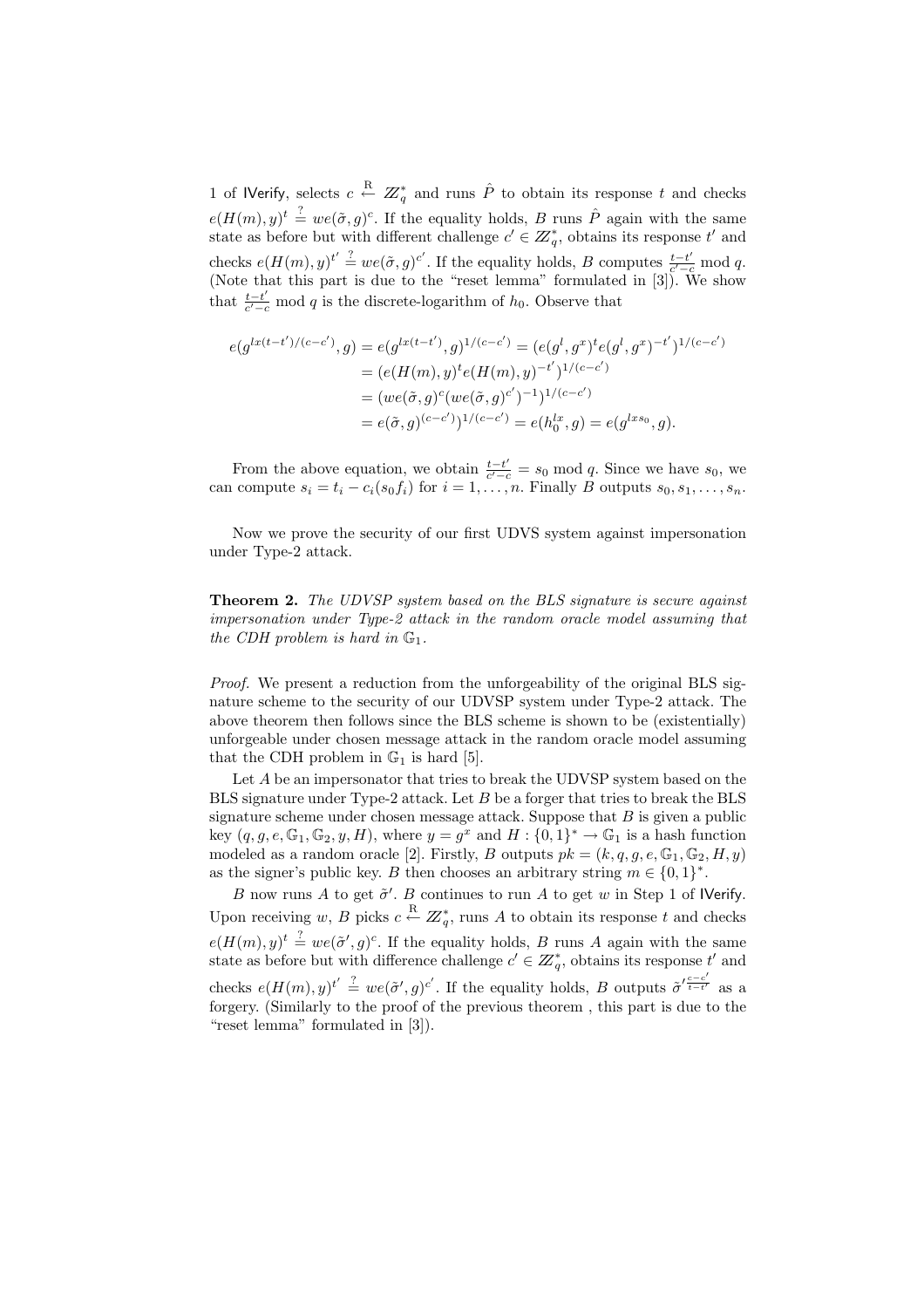In remains to show that  $\tilde{\sigma}'^{\frac{c-c'}{t-t'}}$  $\frac{t-t'}{t-t'}$  is a valid signature on m. From the above two equations, we get

$$
e(H(m), y)^{t}/e(H(m), y)^{t'} = we(\tilde{\sigma}', g)^{c}/we(\tilde{\sigma}', g)^{c'}
$$

$$
e(H(m), y)^{t-t'} = e(\tilde{\sigma}', g)^{c-c'}
$$

$$
e(H(m), g^{x})^{t-t'} = e(\tilde{\sigma}', g)^{c-c'}
$$

$$
e(H(m)^{x}, g) = e(\tilde{\sigma}', g)^{\frac{c-c'}{t-t'}}
$$

$$
e(H(m)^{x}, g) = e(\tilde{\sigma}'^{\frac{c-c'}{t-t'}}, g).
$$

Thus we have  $\tilde{\sigma}'^{\frac{c-c'}{t-t'}}$  $\frac{c-c}{t-t'} = H(m)^x$ , which is a valid signature on m.

The following two theorems are concerned with the security of our second UDVSP system against impersonation attack.

Theorem 3. The UDVSP system based on the BB signature is secure against impersonation under Type-1 attack assuming that the OMDL problem in hard in  $\mathbb{G}_1$ .

*Proof.* Let  $A = (\hat{P}, \hat{V})$  be an impersonator that tries to break the UDVSP protocol based on the BB signature scheme under Type-1 attack. Let  $B$  be an OMDL attacker. Suppose that B is given  $(q, q, e, \mathbb{G}_1, \mathbb{G}_2)$ . First, B queries its challenge oracle  $C(\cdot)$  to obtain a challenge point  $h_0$ . Suppose that  $h_0 = g^{s_0}$  for some random  $s_0 \in \mathbb{Z}_q^*$ . B then chooses an arbitrary string  $m \in \{0,1\}^*$ . B also chooses  $x \stackrel{\text{R}}{\leftarrow} Z_q^*$  and  $y \stackrel{\text{R}}{\leftarrow} Z_q^*$  and computes  $u_1 = g^x$  and  $u_2 = g^y$ . B then outputs  $pk = (k, q, e, g, \mathbb{G}_1, \mathbb{G}_1, \mathbb{G}_2, u_1, u_2)$  as the signer's public key. Finally, B computes  $\tilde{\sigma} = h_0^{\pi + m + y}$  and publishes this as a transformed signature. B proceeds to simulate the steps of **Nerify** as follows. (Below,  $i \in \{1, \ldots, n\}$ ).

- Make a query to  $\mathcal{C}(\cdot)$  and get the response  $h_i$ . Compute  $w_i = e(h_i, g)$  and send this to  $\tilde{V}$ . When  $\hat{V}$  sends  $c_i$ , make query  $h_i h_0^{c_i}$  to  $\mathcal{DL}_{q,g}(\cdot)$  to get the response  $t_i$  and send this back to  $\hat{V}$ .  $\hat{V}$  then checks  $e(g, g)^{t_i} \stackrel{?}{=} w_i e(\tilde{\delta}, u_1 g^m u_2^l)^{c_i}$ .

Notice that the distribution of the transformed signature  $\tilde{\sigma}$  constructed in the simulation above is the same as that in the real attack as  $h_0 = g^{s_0}$  for random  $s_0 \in \mathbb{Z}_q^*$  and hence  $\tilde{\sigma} = h_0^{\frac{1}{x+m+ly}} = g^{\frac{s_0}{x+m+ly}}$  for random  $x, y, l \in \mathbb{Z}_q^*$ .

We now show that the simulation of IVerify is correct. Firstly,  $w_i$  in the above simulation and the one sent by  $P$  in Step 1 of the real protocol are identically distributed: Since  $h_i = g^{s_i}$  for some random  $s_i \in \mathbb{Z}_q^*$ , we have  $w_i = e(g^{s_i}, g)$  $e(g,g)^{s_i}$ . Secondly, since  $t_i$  is the discrete-logarithm of  $h_i h_0^{c_i}$ , we have  $t_i = s_i +$  $c_i s_0 \mod q$ . Hence,

$$
e(g,g)^{t_i} = e(g,g)^{s_i + c_i s_0} = e(g,g)^{s_i} e(g,g)^{c_i s_0} = w_i e(g^{\frac{s_0}{x + m + yl}}, g^{x + m + yl})^{c_i}
$$
  
= 
$$
w_i e(h_0^{\frac{1}{x + m + yl}}, u_1 g^m u_2^l)^{c_i} = w_i e(\tilde{\sigma}_i, u_1 g^m u_2^l)^{c_i}.
$$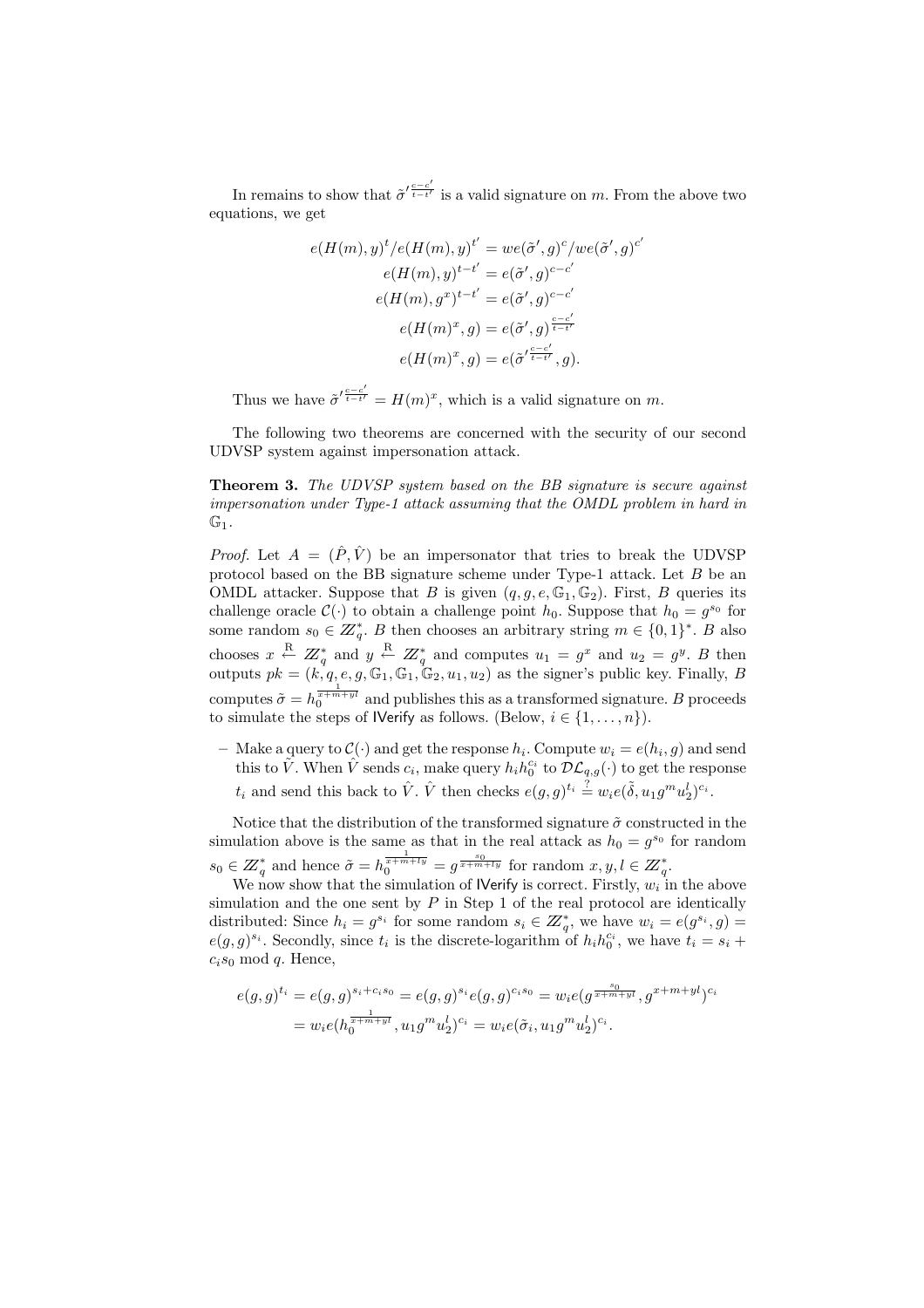After performing the above simulation  $n$  times,  $B$  now attempts to extract  $s_0$ , the discrete-logarithm of  $h_0$ . Using this value, B can compute the discretelogarithms of other points  $h_1, \ldots, h_n$ . To do so, B runs  $\hat{P}$  to get w in Step 1 of IVerify, selects  $c \stackrel{\text{R}}{\leftarrow} Z^*_q$  and runs  $\hat{P}$  to obtain its response t and checks  $e(g,g)^t \stackrel{?}{=} we(\tilde{\sigma},g)^c$ . If the equality holds, B runs  $\hat{P}$  again with the same state as before but with different challenge  $c' \in \mathbb{Z}_q^*$ , obtains its response t' and checks  $e(g,g)^{t'} \stackrel{?}{=} we(\tilde{\sigma},g)^{c'}$ . If the equality holds, B computes  $\frac{t-t'}{c'-c}$  $\frac{t-t'}{c'-c}$  mod q. (Note that this part is due to the "reset lemma" formulated in [3]). We now show that  $t-t'$  $\frac{t-t'}{c'-c}$  mod q is the discrete-logarithm of  $h_0$ . Observe that

$$
e(g^{\frac{t-t'}{c-c'}},g) = e(g^{t-t'},g)^{\frac{1}{(c-c')}} = (e(g,g)^t e(g,g)^{-t'})^{\frac{1}{(c-c')}} = \left( we(\tilde{\sigma}, u_1 g^m u_2^l)^c (we(\tilde{\sigma}, u_1 g^m u_2^l)^{c'})^{-1} \right)^{\frac{1}{(c-c')}} = e(\tilde{\sigma}, u_1 g^m u_2^l)^{\frac{c-c'}{c-c'}} = e(h_0^{\frac{1}{x+m+yl}}, g^{x+m+yl}) = e(g^{s_0}, g).
$$

From the above equation, we obtain  $\frac{t-t'}{c'-t}$  $\frac{t-t'}{c'-c} = s_0 \mod q$ . Since we have  $s_0$ , we can compute  $s_i = t_i - c_i s_0$  for  $i = 1, \ldots, n$ . Finally B outputs  $s_0, s_1, \ldots, s_n$ .

Theorem 4. The UDVSP system based on the BB signature is secure against impersonation under Type-2 attack in the random oracle model assuming that the SDH problem is hard in  $\mathbb{G}_1$ .

Proof. Similarly to the proof of Theorem 2, we present a reduction from the security of the original BB signature scheme to the security of our UDVSP system under Type-2 attack. The above theorem then follows since the BB scheme is shown to be unforgeable under chosen message attack (in the standard model) assuming that the SDH problem in group  $\mathbb{G}_1$  is hard [7].

Let A be an impersonator that tries to break the UDVSP system based on BB under Type-2 attack. Let  $B$  be a forger that tries to break the BB signature scheme under chosen message attack. Suppose that  $B$  is given a public key  $(q, g, e, \mathbb{G}_1, \mathbb{G}_2, u_1, u_2)$ , where  $u_1 = g^x$  and  $u_2 = g^y$  for random  $x, y, Z^*_q$ . Firstly, B outputs  $pk = (q, g, e, \mathbb{G}_1, \mathbb{G}_2, u_1, u_2)$  as the signer's public key. B chooses an arbitrary string  $m \in \{0, 1\}^*$ .

B now runs A to get  $\tilde{\sigma}' = (\tilde{\delta}', l)$ . B continues to run A to get w in Step 1 of **IVerify.** Upon receiving w, B picks  $c \stackrel{\text{R}}{\leftarrow} \mathbb{Z}_q^*$ , runs A to obtain its response t and checks  $e(g, g)$ <sup>t</sup>  $\stackrel{?}{=} we(\tilde{\delta}', u_1g'^mu_2^l)^c$ . If the equality holds, B runs A again with the same state as before but with difference challenge  $c' \in \mathbb{Z}_q^*$ , obtains its response t' and checks  $e(g, g)^{t'} \stackrel{?}{=} we(\tilde{\delta}', u_1g^mu_2^l)^{c'}$ . If the equality holds, B outputs  $\tilde{\sigma}^{\frac{t-t'}{c-c'}}$ as a forgery. (Note that this part is due to the "reset lemma" formulated in [3]).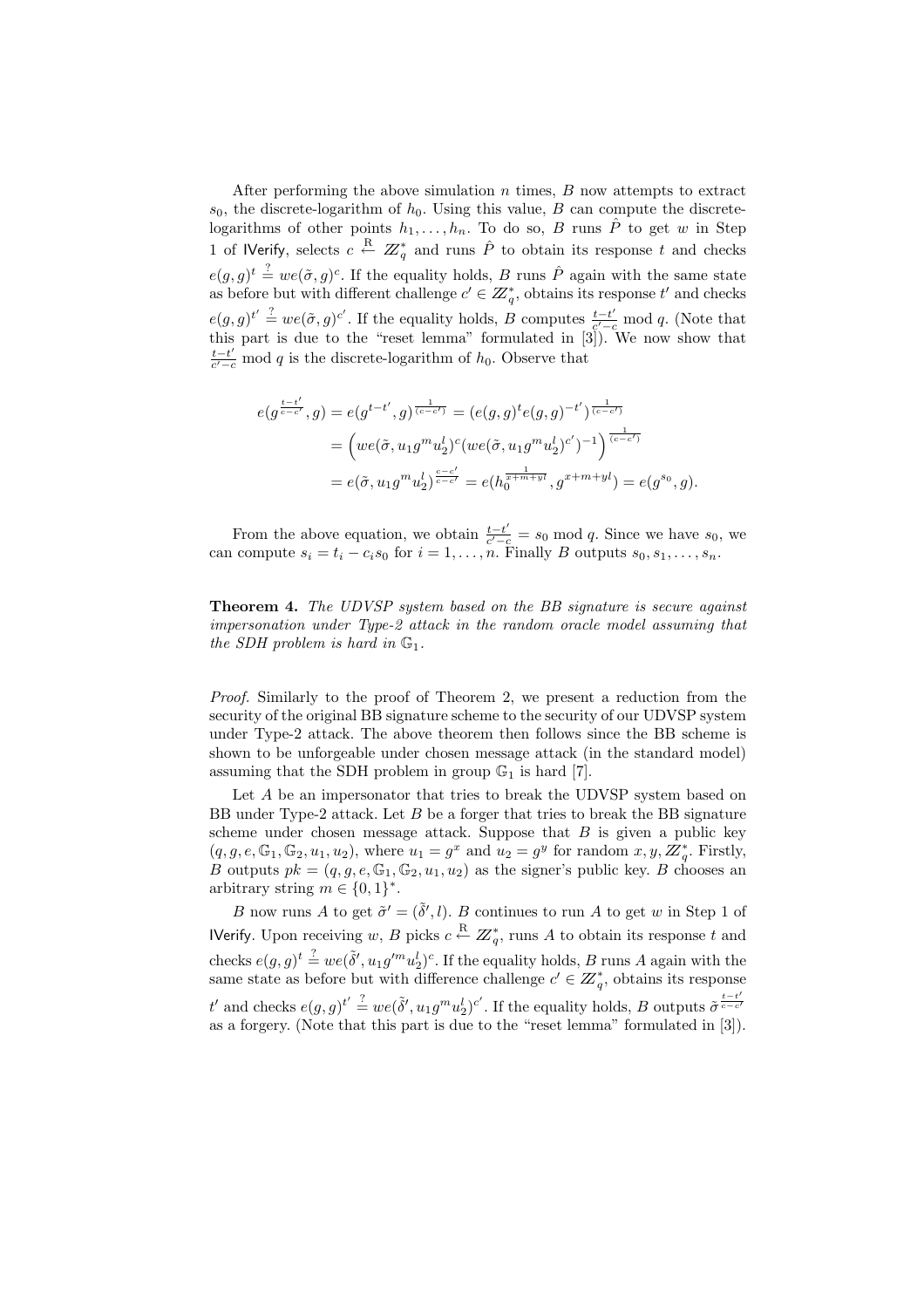We now show that  $\tilde{\sigma}'_{\overline{c-c'}}$  is a valid signature on the message m. From the above two equations, we get

$$
e(g,g)^t/e(g,g)^{t'} = we(\tilde{\sigma}',g)^c/we(\tilde{\sigma}',g)^{c'}
$$

$$
e(g,g)^{t-t'} = e(\tilde{\delta}',u_1g^mu_2^l)^{c-c'}
$$

$$
e(g,g)^{t-t'} = e(\tilde{\delta}',u_1g^mu_2^l)^{c-c'}
$$

$$
e(g,g) = e(\tilde{\sigma}',g^{x+m+yl})^{\frac{c-c'}{t-t'}}
$$

$$
e(g,g) = e(\tilde{\sigma}'^{t-c'}_{t-t'}(x+m+yl)},g).
$$

Thus we have  $\tilde{\sigma}'^{\frac{t-t'}{c-c'}} = g^{\frac{1}{x+m+yl}}$ , which is a valid signature on m.

## 6 Concluding Remarks

In this paper, we proposed an alternate method to realize Universal Designated Verifier Signature (UDVS) [25], called Universal Designated Verifier Signature Proof (UDVSP). We constructed two *efficient* and *provably-secure* UDVSP systems based on the pairing-based signature schemes proposed in [5] and [7]. The important feature of our two constructions compared to previous UDVS schemes [25, 26, 28] is that the verifier is no longer required to generate his private/public key pair for verifying that the signature holder is in possession of a right signature from the original signer.

Additionally, we observe that when a designator and a signer are the same entity, the UDVSP system becomes an undeniable signature scheme with a confirmation protocol only. As an example, using the UDVSP system based on BLS signature, one can construct an undeniable signature scheme as follows.

- $-$  SigKeyGen $(k)$ :  $\text{Compute}~~(q,g,e,\mathbb{G}_1,\mathbb{G}_2)\leftarrow \textsf{PramGen}_a(k).$   $\text{Choose}~~x\stackrel{\text{R}}{\leftarrow}~Z\text{}_{q}^{*}$ and compute  $y = g^x$ . Specify a hash function  $H: \{0,1\}^* \to \mathbb{G}_1$ . Output  $pk = (k, q, g, e, \mathbb{G}_1, \mathbb{G}_2, H, y)$  and  $sk = (k, q, g, e, \mathbb{G}_1, \mathbb{G}_2, H, x)$ .
- Sign(sk, m), where  $m \in \{0,1\}^*$ : Choose  $z \stackrel{\text{R}}{\leftarrow} Z_q^*$  and compute  $\tilde{\sigma} = H(m)^{xz}$ . Output  $\tilde{\sigma}$ .
- $-$  Confirmation $[P(sk, z) \leftrightarrow V](pk, \tilde{\sigma}, m)$ :
	- Both P and V compute  $v_1 = e(\tilde{\sigma}, g)$ , and  $v_2 = e(H(m), y)$ .
		- 1. P chooses  $t \stackrel{\text{R}}{\leftarrow} \mathbb{Z}_q^*$ , computes  $w = v_2^s$  and sends w to V.
		- 2. *V* chooses  $c \stackrel{\text{R}}{\leftarrow} \mathbb{Z}_q^*$  and sends it to *P*.
		- 3. P computes  $t = s + cz \mod q$  and sends t to V.
		- 4. *V* checks  $v_2^t \stackrel{?}{=} w v_1^c$ . If the equality holds then output 1. Otherwise, output 0.

Notice that in the above scheme, anyone cannot verify the validity of a signature without the help of the signer, which is essentially a main requirement of undeniable signature.

Designing a disavowal protocol for the above scheme and its formal analysis under the new security model for undeniable signature proposed in [22] are our future work.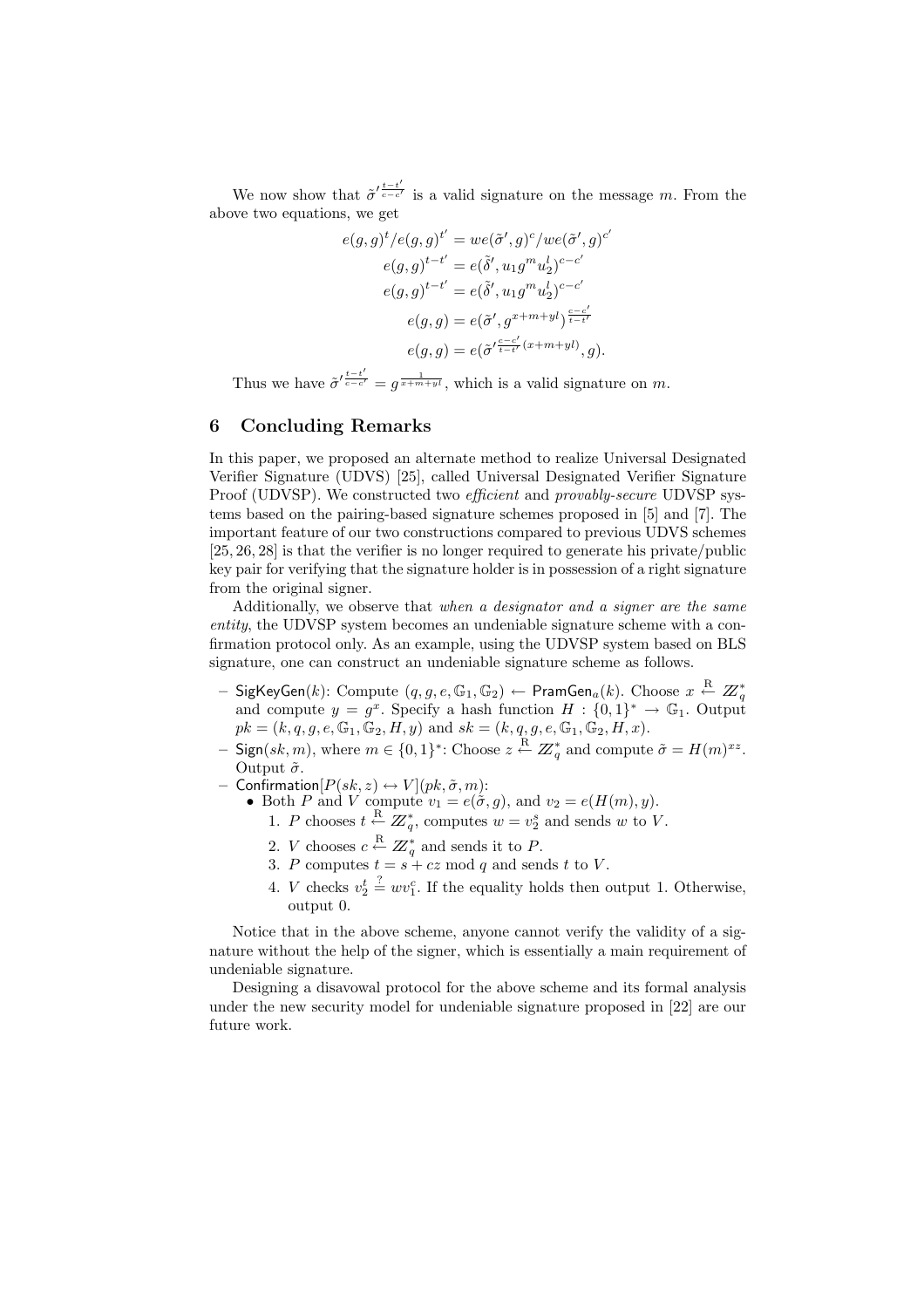#### Acknowledgement

The authors are grateful to the anonymous referees of Asiacrypt 2005 for their helpful comments.

# References

- 1. M. Bellare and O. Goldreich, On Defining Proof of Knowledge, In Crypto '92, LNCS 740, pp. 390–420, Springer-Verlag, 1993.
- 2. M. Bellare and P. Rogaway, Random Oracles are Practical: A Paradigm for Designing Efficient Protocols, In ACM-CCS, pp. 62–73, 1993.
- 3. M. Bellare and A. Palacio, GQ and Schnorr Identification Schemes: Proofs of Security against Impersonation under Active and Concurrent Attacks, In Crypto '02, LNCS 2442, pp. 162–177, Springer-Verlag, 2002.
- 4. D. Boneh and M. Franklin, Identity-Based Encryption from the Weil Pairing, In Crypto '01, LNCS 2139, pp. 213–229, Springer-Verlag, 2001.
- 5. D. Boneh, B. Lynn and H. Shacham, Short Signatures from the Weil Pairing, In Asiacrypt '01, LNCS 2248, pp. 566–582, Springer-Verlag, 2001.
- 6. D. Boneh, C. Gentry, B. Lynn and H. Shacham, Aggregate and Verifiably Encrypted Signatures from Bilinear Maps, In Eurocrypt '03, LNCS 2656, pp. 416–432, Springer-Verlag, 2003.
- 7. D. Boneh and X. Boyen, Short Signatures Without Random Oracles, In Eurocrypt '04, LNCS 3027, pp. 56–73, Springer-Verlag, 2004.
- 8. G. Brassard, D. Chaum and C. Crpeau, Minimum Disclosure Proof of Knowledge, In Journal of Computer and System Sciences, 37 (2), pp. 156–189, 1988.
- 9. D. Chaum and H. Antwerpen, Undeniable Signatures, In Crypto '89, LNCS 435, pp. 212–216, Springer-Verlag, 1990.
- 10. J. Camenisch and A. Lysyanskaya, An Efficient System for Non-Transferable Anonymous Credentials with Anonymity Revocation, In Eurocrypt '01, LNCS 2045, pp. 93–118, Springer-Verlag, 2001.
- 11. J. Camenisch and A. Lysyanskaya, Signature Schemes and Anonymous Credentials from Bilinear Maps, In Crypto '04, LNCS 3152, pp. 56–72, Springer-Verlag, 2004.
- 12. Y. Desmedt, C. Gourtier and S. Bengio, Special Uses and Abuses of the Fiat-Shamir Passport Protocol, In Crypto '87, LNCS 293, pp. 21–39, Springer-Verlag, 1988.
- 13. U. Feige and A. Shamir, Witness Indistinguishability and Witness Hiding Protocols, In 22nd Symposium on the Theory of Computing (STOC), pp. 416–426, ACM, 1990.
- 14. S. Goldwasser, S. Micali and R. Rivest, A Digital Signature Scheme Secure Against Adaptive Chosen- Message Attack, In SIAM Journal on Computing, 17  $(2)$ , pp. 281–308, 1988.
- 15. S. Goldwasser, S. Micali and C. Rackoff, The Knowledge Complexity of Interactive Proof System, In SIAM Journal on Computing, 18 (1), pp. 186–208, 1989.
- 16. M. Jakobsson, Blackmailing Using Undeniable Signatures, In Eurocrypt '94, LNCS 950, pp. 425–427, Springer-Verlag, 1994.
- 17. M. Jakobsson, K. Sako and R. Impagliazzo, Designated Verifier Proofs and Their Applications, In Eurocrypt '96, LNCS 1070, pp. 143–154, Springer-Verlag, 1996.
- 18. A. Joux: The Weil and Tate Pairings as Building Blocks for Public Key Cryptosystems, Algorithmic Number Theory Symposium (ANTS-V) '02, LNCS 2369, pp. 20–32, Springer-Verlag, 2002.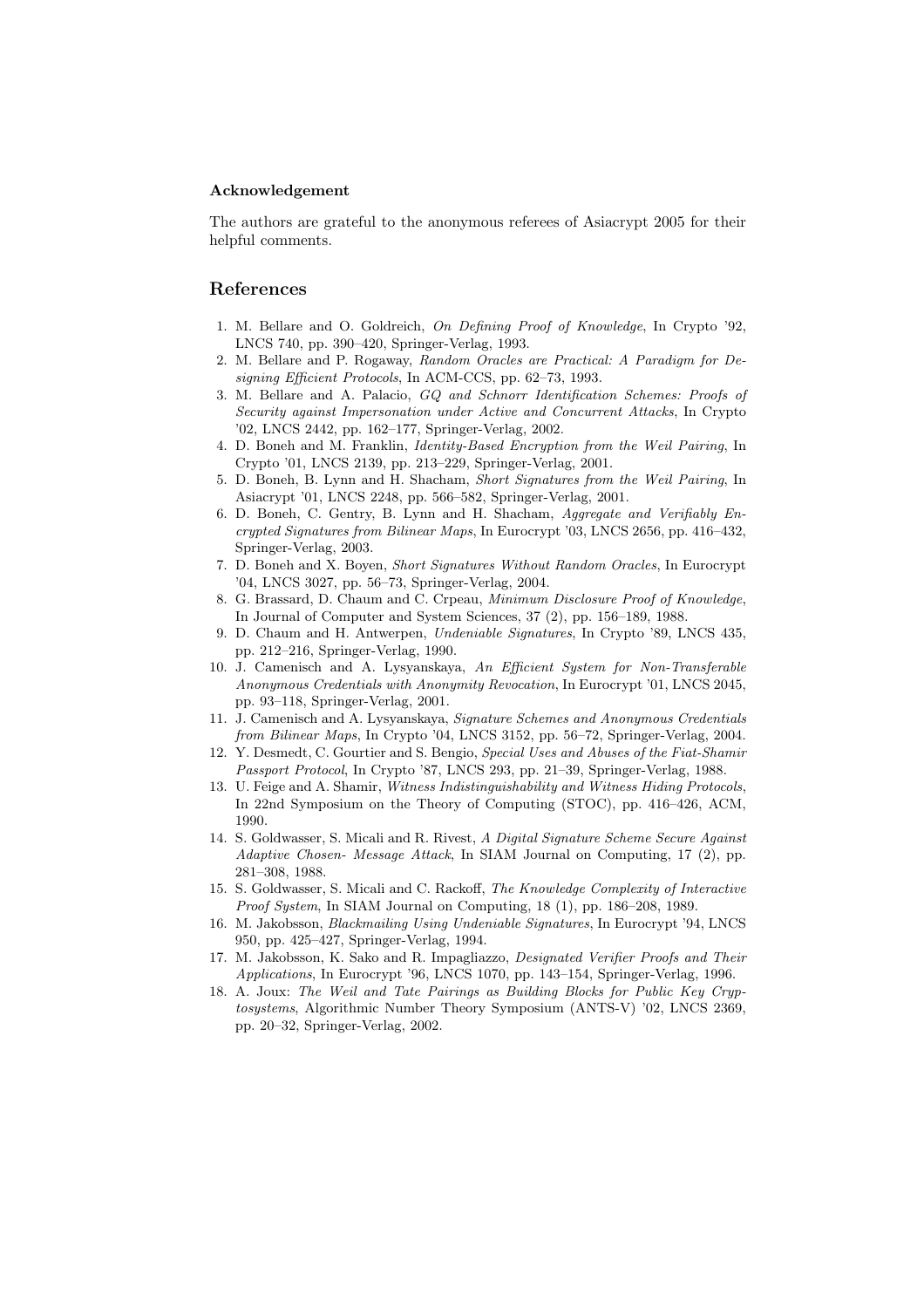- 19. H. Krawczyk and T. Rabin, Chameleon Hashing and Signatures, Network and Distributed System Security Symposium (NDSS) '00, pp. 143 – 154, The Internet Society, 2000.
- 20. A. Lysyanskaya, R. Rivest, A. Sahai and S. Wolf Pseudonym Systems, In Selected Areas in Cryptography (SAC) '99, LNCS 1758, pp. 184–199, Springer-Verlag, 1999.
- 21. M. Naor, Deniable Ring Authentication, In Crypto '02, LNCS 2442, pp. 481–198, Springer-Verlag, 2002.
- 22. W. Ogata, K. Kurosawa and S. Heng, The Security of the FDH Variant of Chaum's Undeniable Signature Scheme, In Public Key Cryptography (PKC) '05, LNCS 3386, pp. 328–345, Springer-Verlag, 2005.
- 23. C. P. Schnorr, Efficient Identifications and Signatures for Smart Cards, In Crypto '89, LNCS 435, pp. 239–251, Springer-Verlag, 1990.
- 24. R. Rivest, A. Shamir and Y. Tauman, *How to Leak a Secret*, In Asiacrypt '01, LNCS 2248, pp. 552 – 565, Springer-Verlag, 2001.
- 25. R. Steinfeld, L. Bull, H. Wang and J. Pieprzyk, Universal Designated-Verifier Signatures, In Asiacrypt '03, LNCS 2894, pp. 523–542, Springer-Verlag, 2003.
- 26. R. Steinfeld, H. Wang and J. Pieprzyk, Efficient Extension of Standard Schnorr/RSA Signatures into Universal Designated-Verifier Signatures, In Public Key Cryptography (PKC) '04, LNCS 2947, pp. 86–100, Springer-Verlag, 2004.
- 27. W. Susilo and Y. Mu, Deniable Ring Authentication Revisited, In Applied Cryptography and Network Security (ACNS) '04, LNCS 3089, pp. 149–163, Springer-Verlag, 2004.
- 28. R. Zhang, J. Furukawa and H. Imai, Short signature and Universal Designated Verifier Signature without Random Oracles, In Applied Cryptography and Network Security (ACNS) '05, LNCS 3531, pp. 483–498, Springer-Verlag, 2005.

# A Definitions of CDH and SDH

**Definition 6 (CDH).** Let  $A$  be a polynomial-time attacker. Consider the following experiment  $\text{Exp}^{cdh}(k)$ :

- $-$  Experiment:  $(q,g,e,\mathbb{G}_1,\mathbb{G}_2)\leftarrow \mathsf{ParamGen}_a(k);\ (a,b)\stackrel{\text{R}}{\leftarrow} Z^*_q:\ \kappa\leftarrow A(g^a,g^b)$
- Output: If  $\kappa = g^{ab}$  then return 1. Otherwise, return 0.

We define A's advantage as  $\mathbf{Adv}_{A}^{cdh}(k) = \Pr[\mathbf{Exp}^{cdh}(k)] = 1$ . We say that CDH problem is hard if  $\mathbf{Adv}_{A}^{cdh}(k)$  is negligible in k.

It is believed that the above CDH problem in group  $\mathbb{G}_1$  is hard (computationally intractable). On the contrary, the Decisional Diffe-Hellman (DDH) problem in this group can be solved in polynomial time with the help of the bilinear pairing. We note that the security of Boneh, Lynn and Shacham's [5] short signature scheme is relative to CDH.

We now review the definition of the Strong Diffie-Hellman (SDH) problem in group  $\mathbb{G}_1$  as follows.

Definition 7 (SDH). Let A be a polynomial-time attacker. Consider the following experiment  $\mathbf{Exp}^{sdh}(k)$  (Below, *n* is polynomial in k).: